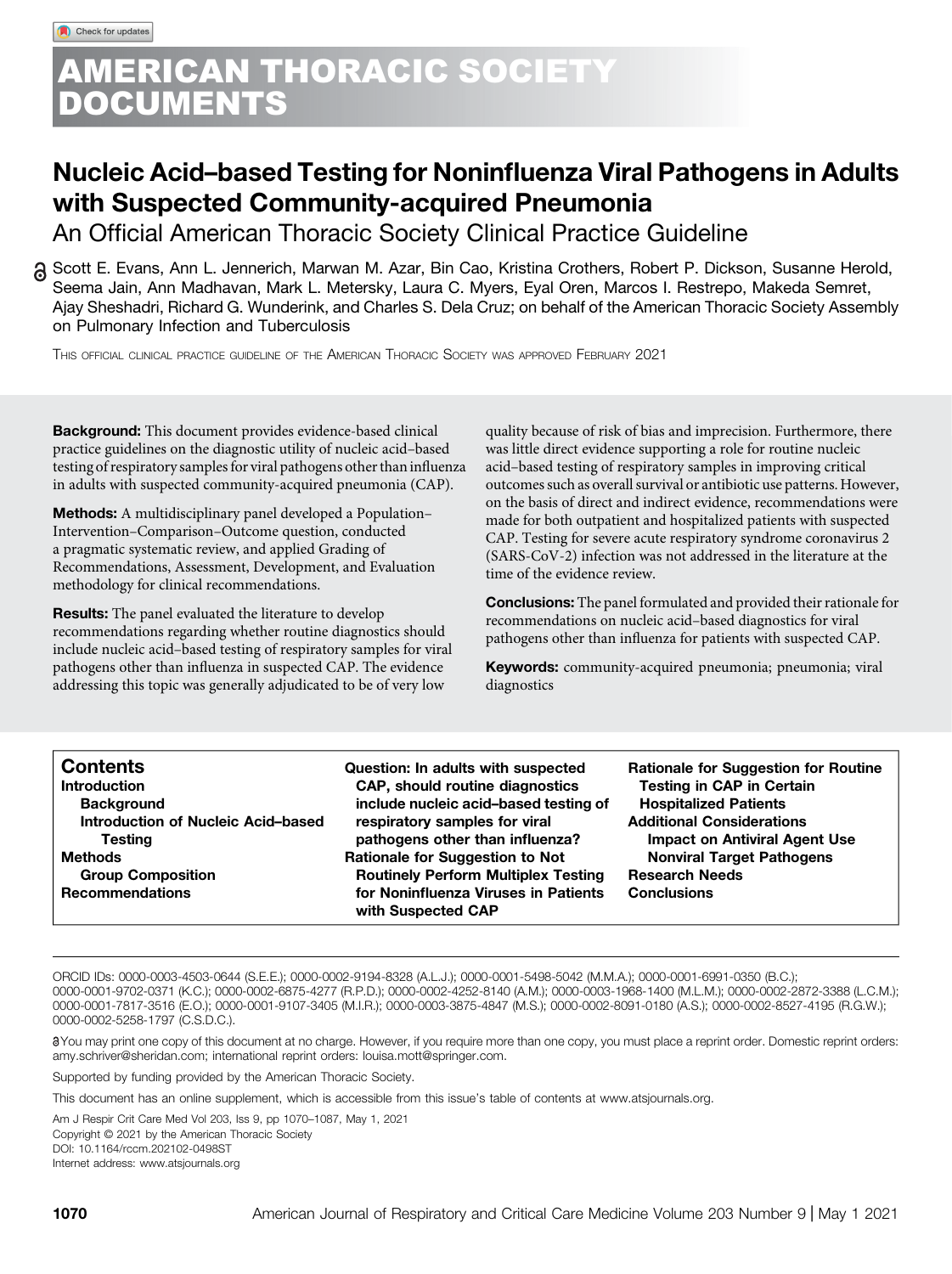# Introduction

## **Background**

Community-acquired pneumonia (CAP) is a heterogeneous illness caused by a wide range of respiratory pathogens. There is increasing recognition that respiratory viruses are frequent causative agents of CAP (1). CAP is typically diagnosed on the basis of clinical signs and symptoms, often with notable reliance on radiographic findings. In recent years, a number of additional diagnostic technologies have been introduced into clinical practice that are intended to aid clinicians in the identification of CAP-causing pathogens. The American Thoracic Society (ATS) and Infectious Diseases Society of America clinical practice guideline on the diagnosis and management of CAP was updated in 2019 (2). The revised guideline includes the recommendation that adults with CAP should have a respiratory sample tested for influenza virus at the time of diagnosis. The recommendation specifically endorses rapid influenza molecular assays such as influenza nucleic acid amplification tests (NAATs) over rapid antigen tests when influenza viruses are in circulation in the community. However, no recommendation is made regarding the role of testing for noninfluenza viruses.

Given the important etiologic contributions to CAP of noninfluenza respiratory viruses and the expanding commercial availability of multiplex testing for these viruses, the ATS commissioned the current document to provide an evidencebased clinical practice guidance regarding the pertinence of nucleic acid–based testing of respiratory samples for noninfluenza respiratory viruses in adults with suspected CAP.

At the time of document development, severe acute respiratory syndrome coronavirus 2 (SARS-CoV-2) was not a recognized CAP-causing pathogen. As such, the systematic literature review did not consider this virus, and no related recommendations are made. However, as SARS-CoV-2 has been well established as an important cause of CAP since the time of the literature review, discussions of how these recommendations may relate to viruses like SARS-CoV-2 are offered.

## Introduction of Nucleic Acid–based **Testing**

NAATs first emerged in the 1980s for HIV and Chlamydia trachomatis and were eventually adapted for other microorganisms, including respiratory viral infections. The breadth of respiratory infections detectable by NAATs has drastically increased over the past several years, largely supplanting other diagnostic modalities as the principal means of respiratory viral testing. The role of NAATs in respiratory viral diagnosis was recently emphasized by the dependence of healthcare institutions on NAATs to detect SARS-CoV-2 infections in response to the coronavirus disease (COVID-19) pandemic. NAATs for the detection of noninfluenza respiratory viruses may be developed for use by individual clinical laboratories (laboratory-developed assays) or by private companies (commercially available assays). Within the United States, NAAT-based assays for respiratory viruses are classified as medical devices by the Food and Drug Administration (FDA). Therefore, all commercially available respiratory viral assays are subject to FDA approval and oversight to provide reasonable quality assurance and reliability. At the time of this writing, FDA approval is not required for laboratory-developed assays, though guidelines to assist in establishing performance specifications are routinely published by the Clinical and Laboratory Standards Institute; current legislation (Verifying Accurate and Leading-Edge In Vitro Clinical Test Development Act) proposes to enforce more stringent regulation (3). Assays may be designed for use in a central laboratory or at the point of care (POC). Many POC tests in the United States are Clinical Laboratory Improvement Amendments of 1988 waived, indicating that they are of low complexity, requiring little operator expertise and having a low potential for errors (4).

Commercially available assays for the detection of noninfluenza respiratory viruses employ several methodologies, including 1) real-time RT-PCR, 2) multiplex microarray competitive DNA hybridization, 3) nested multiplex RT-PCR, 4) isothermal nucleic acid amplification, 5) loop-mediated isothermal DNA amplification, and 6) RT-PCR followed by microarray hybridization. The most common approved specimen for testing is a nasopharyngeal swab, but other approved specimens may include nasal swabs, nasal aspirates, nasal washes, and throat swabs. Most assays are not approved for testing on BAL fluid, with some exceptions (e.g., FilmArray Pneumonia Panel [BioFire Diagnostics]) (5).

Both single-target and multiplex assays are available to detect noninfluenza respiratory virus targets. These can be divided into five categories: 1) multiplex PCR assays (generally  $\geq 4$  targets) for influenza and noninfluenza respiratory viruses plus select atypical bacterial pathogens (e.g., FilmArray Pneumonia Panel and FilmArray Respiratory Panel by BioFire Diagnostics; ePlex Respiratory Pathogen Panel by GenMark Diagnostics); 2) multiplex PCR assays (generally  $\geq 4$ targets) for influenza and noninfluenza respiratory viruses only (e.g., eSensor Respiratory Viral Panel by GenMark Diagnostics); 3) multiplex PCR assays (3 targets) for influenza A/B plus respiratory syncytial virus (RSV) (e.g., Xpert Flu/RSV XC by Cepheid); 4) multiplex PCR assays (generally 2–3 targets) for noninfluenza viruses only (e.g., Solana  $RSV + human$ metapneumovirus assay by Quidel; Panther Fusion Paraflu Assay by Hologic); and 5) single-target assays for noninfluenza viruses (e.g., Alere I RSV by Abbott Laboratories) (5).

Upper respiratory tract testing for influenza using molecular panels is not sufficiently sensitive to exclude lower tract infections, particularly in critically ill and immunocompromised patients, nor is it sufficiently sensitive to exclude some strains of influenza (e.g., H1N1 and H5N1) that preferentially infect the lower respiratory tract (6–10). Relevant data for other

Correspondence and requests for reprints should be addressed to Scott E. Evans, M.D., Department of Pulmonary Medicine, University of Texas MD Anderson Cancer Center, 1515 Holcombe Boulevard, Unit 1100, Houston, TX 78730. E-mail: [seevans@mdanderson.org](mailto:seevans@mdanderson.org); or Charles S. Dela Cruz, M.D., Ph.D., Department of Pulmonary and Critical Care Medicine, Yale University School of Medicine, 300 Cedar Street, The Anlyan Center (TAC) Room South (S-441D), New Haven, CT 06518. E-mail: [charles.delacruz@yale.edu](mailto:charles.delacruz@yale.edu).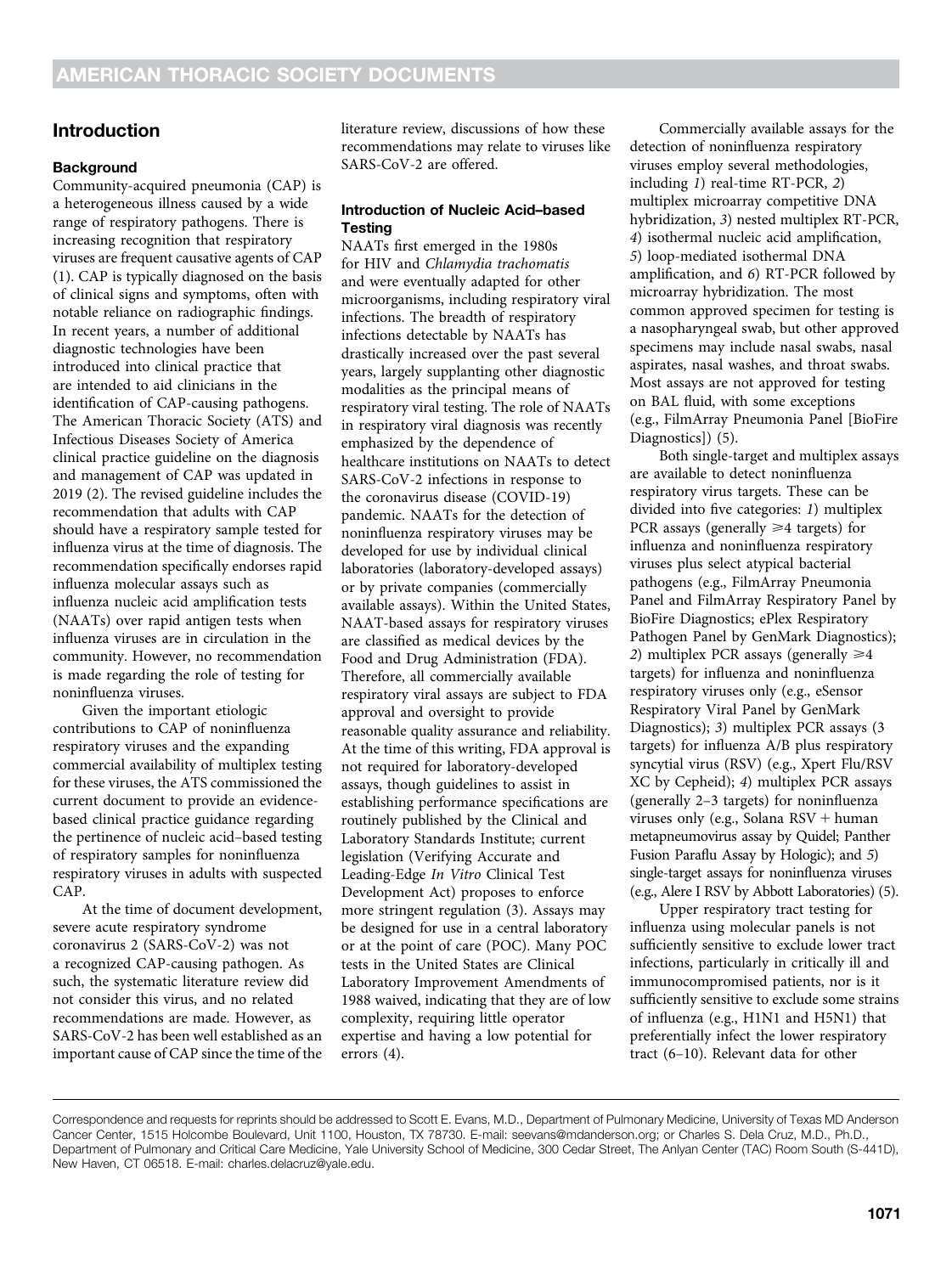respiratory viruses are sparser. It is well established that rhinoviruses, coronaviruses, and adenoviruses infect both upper and lower respiratory tract epithelia. Moreover, cases of children infected with rhinovirus, adenovirus, and bocavirus have been documented to have positive testing in the lower respiratory tract but negative testing in the upper respiratory tract (11). In infants and immunocompromised adults with RSV, progression of infection from the upper to the lower respiratory tract often portends higher morbidity and mortality. In one study of immunocompromised adults with RSV, testing of lower respiratory tract specimens was significantly more sensitive than testing of upper respiratory tract specimens (nasal wash: 15%; endotracheal aspirate: 71.4%; BAL: 88.9%) (12). In another study of adult hematopoietic stem cell transplant (HSCT) recipients, high rates of discordance between upper and lower respiratory tract specimens were reported for adenovirus (100%), human metapneumovirus (44%), rhinovirus (34%), and parainfluenza virus type 3 (28%), whereas testing for RSV was highly concordant (92%) (13).

Given the variable diagnostic performance and clinical impact of multianalyte NAATs for different viruses and in difference clinical contexts, together with the lack of guidance from the most recent CAP guideline on this topic, the ATS initiated a project to investigate the role of molecular testing for noninfluenza viruses in the setting of suspected CAP.

# Methods

A multidisciplinary, international panel of experts in respiratory infections convened to develop a single Population–Intervention– Comparison–Outcome (PICO) question regarding the use of nucleic acid–based viral diagnostic testing for viral pathogens (other than influenza) in patients with suspected CAP. The PICO question was finalized after multiple rounds of discussions via teleconference. Subsequently, we performed a systematic review of the literature and applied the Grading of Recommendations, Assessment, Development, and Evaluation (GRADE) approach to evaluate quality of evidence and inform our recommendations. The detailed guideline-development methodology and conflict-of-interest management strategies are included in the

online supplement. GRADE standards were used to determine the designation of the quality of evidence as high, moderate, low, or very low. On the basis of the quality of the evidence and committee discussions, recommendations were assigned as being strong or conditional. Recommendations based on a low or very low quality of evidence and that were not believed to represent standards of care were labeled as being conditional. The guideline document was subjected to expert peer review and was approved by the Board of Directors of the ATS. It will be reevaluated in 3–5 years to determine whether updating is necessary.

## Group Composition

The PICO guideline co-chairs (S.E.E. and C.S.D.C.) were selected by the ATS. They led all aspects of project management and selected the panelists, who included 12 clinicians and researchers with experience in pneumonia. Two (B.C. and R.G.W.) participated in the initial design and discussions of the PICO questions and evidence but were not involved in the formulation of the recommendations or writing of the guideline. With the assistance of a librarian (A.M.), three methodologists (A.L.J., L.C.M., and E.O.) identified, collected, and synthesized the evidence; constructed the evidence profiles; and ensured that all methodological requirements were met. The methodologists presented the evidence to the co-chairs and panelists, who then formulated and finalized the recommendations. All panel members were required to disclose conflicts of interest on an ongoing basis throughout the process.

# Recommendations

## Question: In adults with suspected CAP, should routine diagnostics include nucleic acid–based testing of respiratory samples for viral pathogens other than influenza?

Recommendation 1. In outpatients with suspected CAP, we suggest not performing routine nucleic acid–based testing of respiratory samples for viral pathogens other than influenza (conditional recommendation, very-low-quality evidence).

Recommendation 2. In hospitalized patients with suspected CAP, we suggest nucleic acid–based testing of respiratory

samples for viral pathogens other than influenza only in patients who meet one of the following conditions (conditional recommendation, very-low-quality evidence):

- Patients with severe CAP (i.e., patients with  $\geq 1$  major or  $\geq 3$  minor criteria [2]) and
- Immunocompromised patients (including those with neutropenia, those undergoing active cancer therapy, those with a history of solid-organ or bloodcomponent transplantation, those with advanced HIV disease, or those with a history of chronic use of immunosuppressive medications, including systemic corticosteroids).

Summary of the evidence. There is limited evidence regarding the relationship between nucleic acid–based testing of respiratory samples for noninfluenza viral pathogens and patient-centered outcomes, specifically among patients with suspected or confirmed CAP. Few studies compare testing with "no testing" when assessing these associations (14, 15). Given the limited number of studies with a true comparison of testing with no testing, we also reviewed studies that compare a positive viral test result with a negative viral test result (16–18). In addition, we included studies that evaluated tests involving both viral and bacterial assays, if comparisons related to viral testing were reported (19–23). Most of the evaluated studies are observational in nature, and of the studies that involved clinical trials (14, 19, 20), data related to our question consist of comparisons other than the primary intervention versus the control.

Overall, available evidence is of very low quality because of methodological issues, most notably risk of bias and imprecision. Study findings and GRADE assessments for prespecified patientcentered outcomes are detailed in Tables 1 and 2. The evidence does not support a clinically significant relationship between testing for noninfluenza viral pathogens and antimicrobial treatment (14, 15, 17, 18). Once antibiotics are initiated, identification of viral pathogens using a NAAT may reduce the duration of antibiotic use (19, 20, 22), but this finding is not consistent (14, 15, 17). When viral PCR results become available to clinicians, most patients with positive test results continue to receive antibiotics (16, 18, 20, 21, 23).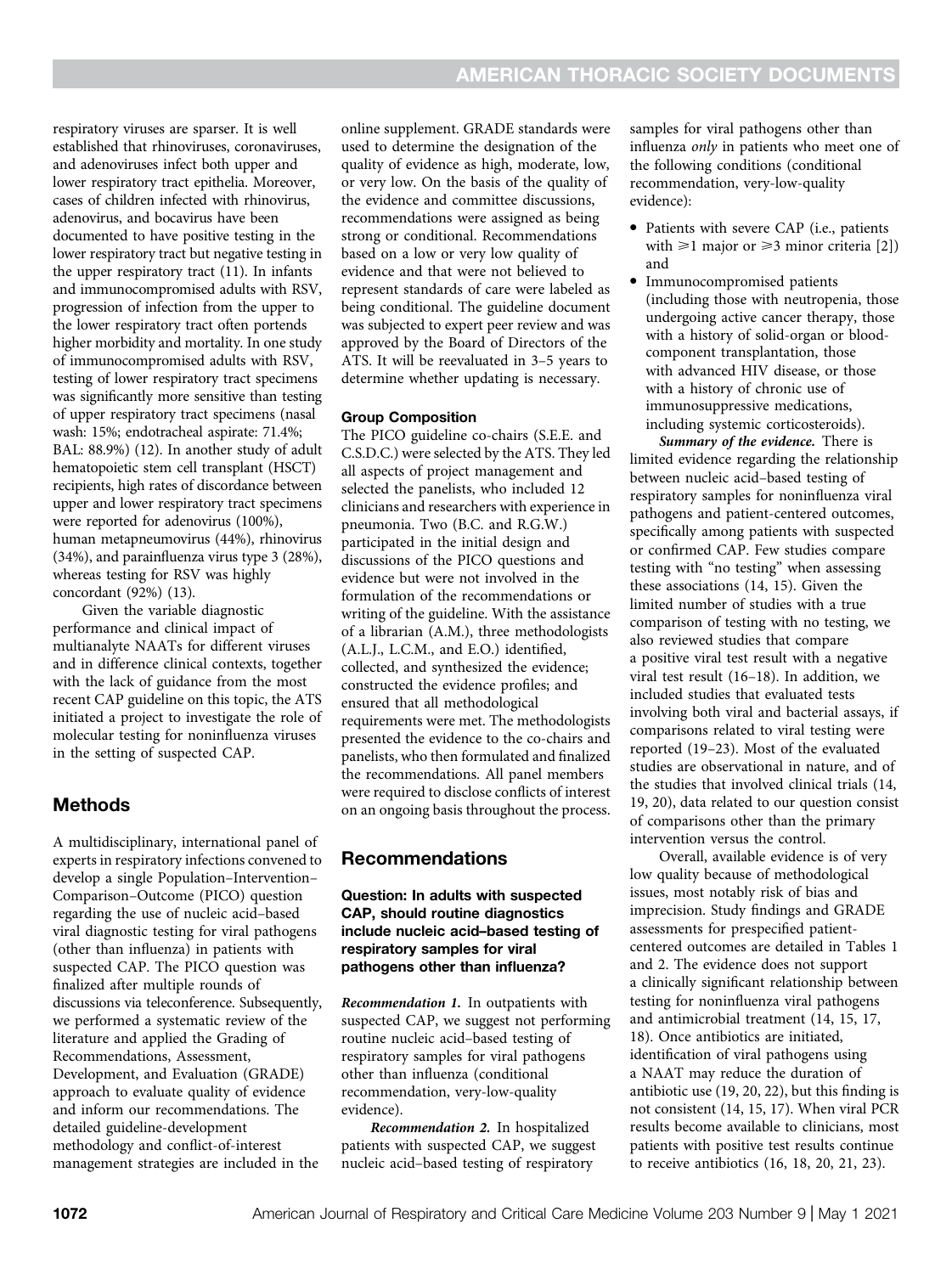Table 1. GRADE Evidence Table for Studies Assessing Viral Nucleic Acid-based Testing Table 1. GRADE Evidence Table for Studies Assessing Viral Nucleic Acid–based Testing

|                                          |                          | Certainty              | Assessment    |                          |                      |                         |                                                                                                                                                                                                                                                                                                                                                                                                                                                                                                                                                                                                                                                                                                           |          |                      |  |
|------------------------------------------|--------------------------|------------------------|---------------|--------------------------|----------------------|-------------------------|-----------------------------------------------------------------------------------------------------------------------------------------------------------------------------------------------------------------------------------------------------------------------------------------------------------------------------------------------------------------------------------------------------------------------------------------------------------------------------------------------------------------------------------------------------------------------------------------------------------------------------------------------------------------------------------------------------------|----------|----------------------|--|
| No. of Studies                           | <b>Study Design</b>      | Risk of<br><b>Bias</b> | Inconsistency | Indirectness Imprecision |                      | Considerations<br>Other | Impact                                                                                                                                                                                                                                                                                                                                                                                                                                                                                                                                                                                                                                                                                                    |          | Certainty Importance |  |
| Duration of antibiotics                  |                          |                        |               |                          |                      |                         |                                                                                                                                                                                                                                                                                                                                                                                                                                                                                                                                                                                                                                                                                                           |          |                      |  |
| ້ຕ                                       | Observational<br>studies | Serious                | Not serious   | Not serious              | Serious <sup>#</sup> | None                    | were not notified of a positive viral PCR result, the<br>median duration of antibiotic use was 12 d (IQR, 7 to<br>15 d). For the 11 patients whose clinicians were<br>informed that a respiratory virus had been identified,<br>Afzal et al., 2016 (15): In 19 patients whose clinicians<br>the median duration of antibiotic use was 7 d (IQR,<br>6 to 10 d)                                                                                                                                                                                                                                                                                                                                             | Very low | Critical             |  |
|                                          |                          |                        |               |                          |                      |                         | treatment for patients with a negative viral panel<br>result was 4 d (IQR, 3 to 5 d), compared with 3 d (IQR,<br>2 to 6 d) for those with positive viral panel result.<br>Blatt et al., 2017 (17): The median duration of antibiotic                                                                                                                                                                                                                                                                                                                                                                                                                                                                      |          |                      |  |
|                                          |                          |                        |               |                          |                      |                         | Brendish et al., 2017 (14): For patients with pneumonia,<br>significantly differ between those in the molecular<br>viral-testing arm and those receiving usual care<br>(difference in means [SD], 0.7 d [-0.9 to 2.2 d];<br>$P = 0.4$ 1).<br>the mean duration of antibiotic use did not                                                                                                                                                                                                                                                                                                                                                                                                                  |          |                      |  |
| Antimicrobial treatment<br>$\frac{4}{3}$ | Observational<br>studies | <b>Serious</b>         | Not serious   | Not serious              | <b>Serious</b>       | None                    | 3). For the 11 patients whose clinicians were<br>informed that a respiratory virus had been identified,<br>the median number of antibiotics used was 2 (IQR, 1<br>Atzal et al., 2016 (15): In 19 patients whose clinicians<br>were not notified of a positive viral PCR result, the<br>median number of antibiotics used was 3 (IQR, 2 to                                                                                                                                                                                                                                                                                                                                                                 | Very low | Critical             |  |
|                                          |                          |                        |               |                          |                      |                         | pneumonia (vs. 72% of those who had a positive viral<br>Blatt et al., 2017 (17): Among patients with a negative<br>respiratory viral panel result, 90% continued<br>antibiotic treatment for >2 d after the diagnosis of<br>panel result).<br>to 3).                                                                                                                                                                                                                                                                                                                                                                                                                                                      |          |                      |  |
|                                          |                          |                        |               |                          |                      |                         | Brendish et al., 2017 (14): For patients with pneumonia,<br>viral-testing arm were given antibiotics while<br>hospitalized (up to 30 d); 98% (96 of 98) of those in<br>the usual-care arm received antibiotics (OR, 0.96;<br>97.8% (92 of 94) of those in the molecular<br>95% CI, 0.13 to 6.95).                                                                                                                                                                                                                                                                                                                                                                                                         |          |                      |  |
|                                          |                          |                        |               |                          |                      |                         | oseltamivir <48 h after testing. For this same patient<br>was the only variable correlated with continuation of<br>antibiotics among patients treated before test results<br>PCR result and 9% with a negative test result started<br>group, 38% with a positive noninfluenza respiratory<br>virus panel PCR result and 23% with a negative test<br>Radiographic suspicion of pneumonia on admission<br>or with initiation of antibiotics after the availability of<br>suspected pneumonia, not empirically treated, 0%<br>with a positive noninfluenza respiratory virus panel<br>result started antibiotics $\leq 48$ h after testing.<br>Semret et al., 2017 (18): Among patients with<br>test results |          |                      |  |
|                                          |                          |                        |               |                          |                      |                         |                                                                                                                                                                                                                                                                                                                                                                                                                                                                                                                                                                                                                                                                                                           |          |                      |  |

(Continued)

(Continued)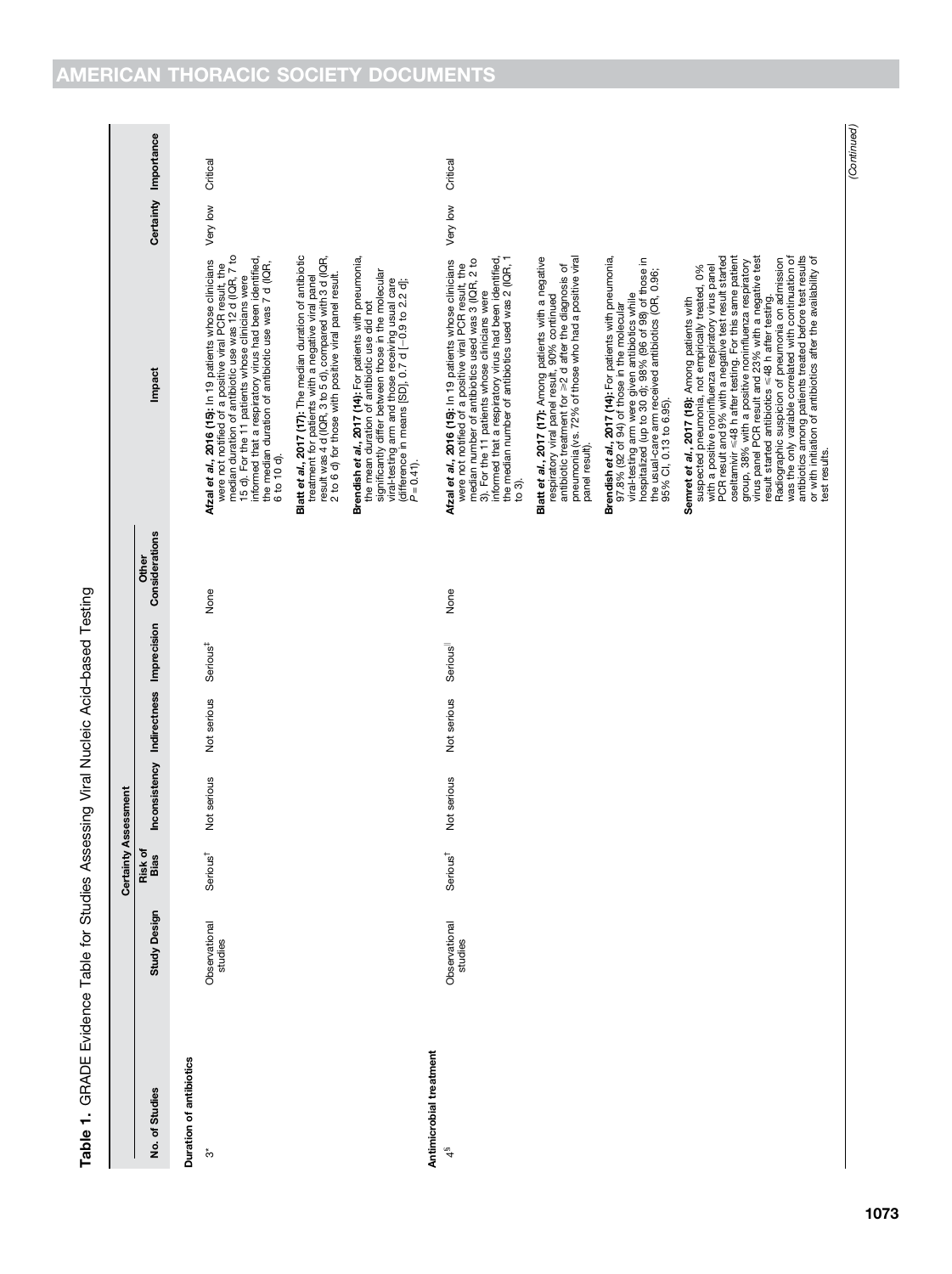| Not serious<br>Not serious<br>Assessment<br>Risk of<br>Serious**<br><b>Serious<sup>§§</sup></b><br>Certainty<br>Bias<br>Study Design<br>Observational<br>Observational<br>studies<br>studies<br>Modification of antimicrobial<br>No. of Studies<br>treatment<br>Hospital LOS<br>$\frac{4}{2}$<br>$\bar{c}$                                                                                                                                                                                                                                                                                                                                                                                                                                          |                                                               |                               |                                |                                                                                                                                                                                                                                                                                                                                                                                                                       |                      |          |
|-----------------------------------------------------------------------------------------------------------------------------------------------------------------------------------------------------------------------------------------------------------------------------------------------------------------------------------------------------------------------------------------------------------------------------------------------------------------------------------------------------------------------------------------------------------------------------------------------------------------------------------------------------------------------------------------------------------------------------------------------------|---------------------------------------------------------------|-------------------------------|--------------------------------|-----------------------------------------------------------------------------------------------------------------------------------------------------------------------------------------------------------------------------------------------------------------------------------------------------------------------------------------------------------------------------------------------------------------------|----------------------|----------|
|                                                                                                                                                                                                                                                                                                                                                                                                                                                                                                                                                                                                                                                                                                                                                     |                                                               |                               |                                |                                                                                                                                                                                                                                                                                                                                                                                                                       |                      |          |
|                                                                                                                                                                                                                                                                                                                                                                                                                                                                                                                                                                                                                                                                                                                                                     | Inconsistency Indirectness Imprecision                        |                               | Considerations<br><b>Other</b> | Impact                                                                                                                                                                                                                                                                                                                                                                                                                | Certainty Importance |          |
|                                                                                                                                                                                                                                                                                                                                                                                                                                                                                                                                                                                                                                                                                                                                                     |                                                               |                               |                                |                                                                                                                                                                                                                                                                                                                                                                                                                       |                      |          |
|                                                                                                                                                                                                                                                                                                                                                                                                                                                                                                                                                                                                                                                                                                                                                     | Not serious                                                   | None<br>Serious <sup>††</sup> |                                | symptomatic patients with positive test results had<br>৳<br>their antimicrobial treatment discontinued (both<br>Hernes et al., 2014 (16): When viral PCR results<br>became available to clinicians, 12.5% (2 of 16)<br>patients had a diagnosis of pneumonia).                                                                                                                                                        | Very low             | Critical |
|                                                                                                                                                                                                                                                                                                                                                                                                                                                                                                                                                                                                                                                                                                                                                     |                                                               |                               |                                | virus panel PCR result and 70% with a negative test<br>0% with a positive noninfluenza respiratory virus<br>panel PCR result and 1% with a negative test result<br>Semret et al., 2017 (18): Among patients with<br>suspected pneumonia who were empirically treated,<br>group, 80% with a positive noninfluenza respiratory<br>had oseltamivir continued. For this same patient<br>result had antibiotics continued. |                      |          |
|                                                                                                                                                                                                                                                                                                                                                                                                                                                                                                                                                                                                                                                                                                                                                     |                                                               |                               |                                |                                                                                                                                                                                                                                                                                                                                                                                                                       |                      |          |
|                                                                                                                                                                                                                                                                                                                                                                                                                                                                                                                                                                                                                                                                                                                                                     | Not serious                                                   | None<br>Not serious           |                                | Blatt et al., 2017 (17): Among patients with a negative<br>viral panel result, the median hospital LOS was 5<br>d (IQR, 3.0 to 9.0 d); the same results were noted for<br>those with a positive viral panel result.                                                                                                                                                                                                   | Very low             | Critical |
|                                                                                                                                                                                                                                                                                                                                                                                                                                                                                                                                                                                                                                                                                                                                                     |                                                               |                               |                                | Brendish et al., 2017 (14): For patients with pneumonia,<br>the mean hospital LOS did not significantly differ<br>between those in the molecular viral-testing arm and                                                                                                                                                                                                                                                |                      |          |
| Definition of abbreviations: Cl = confidence interval; ED = emergency department; GRADE = Grading of Recommendations, Assessment, Development, and Evaluation; IQR = interquartile<br>range; LOS = length of stay; OR = odds ratio.                                                                                                                                                                                                                                                                                                                                                                                                                                                                                                                 |                                                               |                               |                                |                                                                                                                                                                                                                                                                                                                                                                                                                       |                      |          |
| Study comparison groups: Studies that compare viral testing with no viral testing (or not knowing the results of viral testing): Afzal and colleagues (2016) (15) and Brendish and colleagues<br>(2017) (14). Studies that compare a positive viral test result with having a negative viral test result: Hernes and colleagues (2014) (16), Blatt and colleagues (2017) (17), and Semret and                                                                                                                                                                                                                                                                                                                                                       |                                                               |                               |                                |                                                                                                                                                                                                                                                                                                                                                                                                                       |                      |          |
| *References 15 and 17 are cohort studies. Reference 14 is<br>colleagues (2017) (18).                                                                                                                                                                                                                                                                                                                                                                                                                                                                                                                                                                                                                                                                |                                                               |                               |                                | a pragmatic, open-label, randomized controlled trial (data presented here are from a prespecified subgroup analysis based on the                                                                                                                                                                                                                                                                                      |                      |          |
| References 15 and 18 include few participants and few events<br><sup>t</sup> In References 14, 15, and 17, comparisons are unadjust<br>§References 15, 17, and 18 are cohort studies. Reference<br><sup>‡</sup> Reference 15 included few participants and few events.<br>the diagnostic group of subjects with pneumonia)<br>diagnostic group of subjects with pneumonia)                                                                                                                                                                                                                                                                                                                                                                          | ted, generating concern for significant residual confounding. |                               |                                | 14 is a pragmatic, open-label, randomized controlled trial (data presented here are from a prespecified subgroup analysis based on                                                                                                                                                                                                                                                                                    |                      |          |
| #Reference 17 is a cohort study. Reference 14 is a pragmatic, open-label, randomized controlled trial (data presented here are from a prespecified subgroup analysis based on the diagnostic<br>the ferences 16 and 18 included few participants and few events considering the outcomes selected for the guideline and/or the population of interest (i.e., individuals with CAP)<br>**In Reference 16, analyses were either unadjusted or adjusted for a minimal number of variables, generating concern for significant residual confounding.<br>group of subjects with pneumonia).<br>§§In References 14 and 17, analyses are unadjusted, generating concerns for significant residual confounding.<br>Teferences 16 and 18 are cohort studies. |                                                               |                               |                                |                                                                                                                                                                                                                                                                                                                                                                                                                       |                      |          |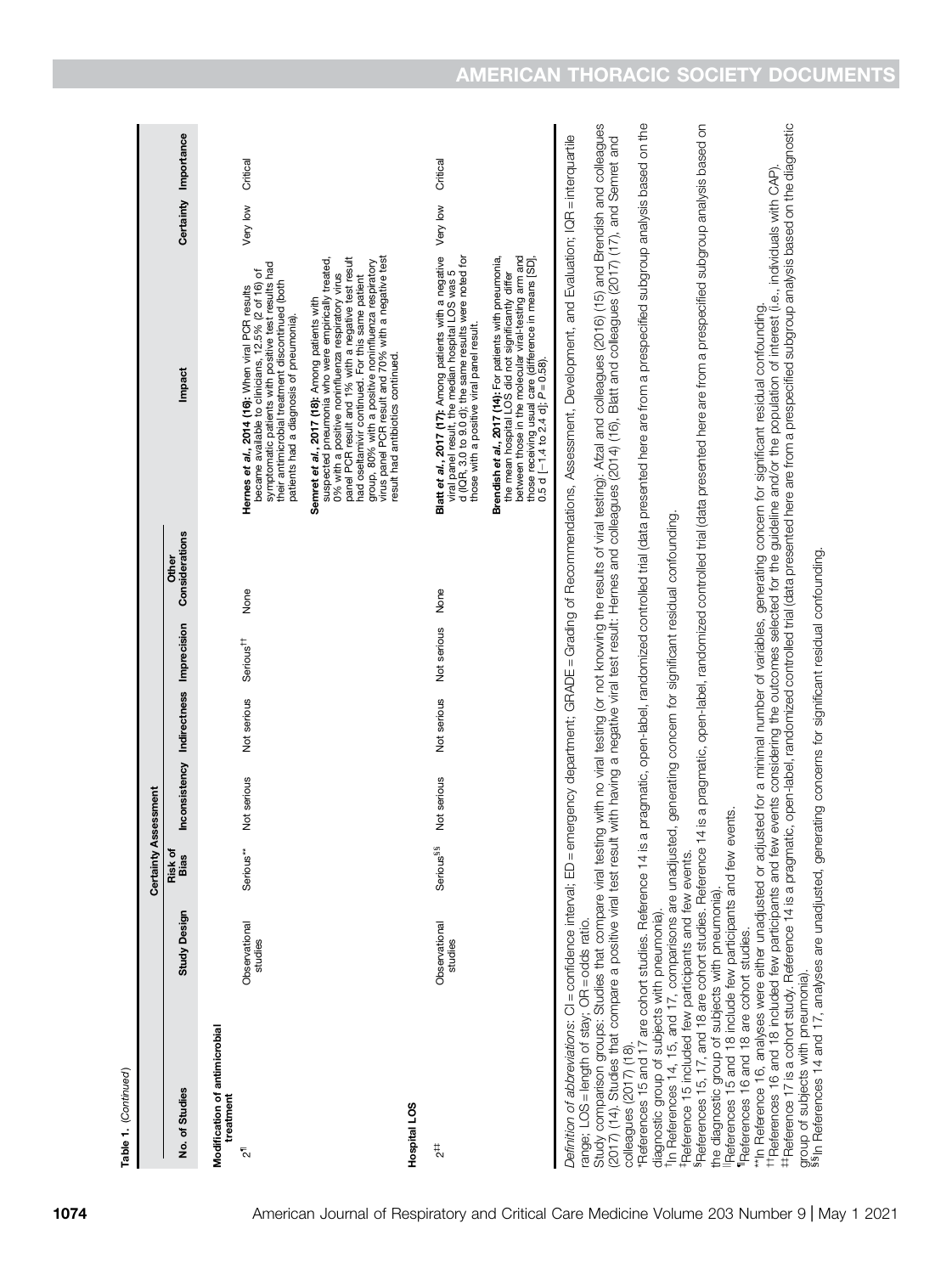| Table 2. GRADE Evidence Table for Studies Assessing Viral + Bacterial Nucleic Acid-based Testing |                                               |                       |                             |             |                      |                                                                |                                                                                                                                                                                                                                                                                                                                                         |                      |
|--------------------------------------------------------------------------------------------------|-----------------------------------------------|-----------------------|-----------------------------|-------------|----------------------|----------------------------------------------------------------|---------------------------------------------------------------------------------------------------------------------------------------------------------------------------------------------------------------------------------------------------------------------------------------------------------------------------------------------------------|----------------------|
|                                                                                                  |                                               |                       | <b>Certainty Assessment</b> |             |                      |                                                                |                                                                                                                                                                                                                                                                                                                                                         |                      |
| No. of Studies                                                                                   | <b>Study Design</b>                           | <b>Bias</b><br>Risk c |                             |             |                      | Inconsistency Indirectness Imprecision Considerations<br>Other | Impact                                                                                                                                                                                                                                                                                                                                                  | Certainty Importance |
| Duration of antibiotics                                                                          |                                               |                       |                             |             |                      |                                                                |                                                                                                                                                                                                                                                                                                                                                         |                      |
| ້ຕ                                                                                               | Observational Serious <sup>†</sup><br>studies |                       | Not serious                 | Not serious | Serious <sup>#</sup> | None                                                           | Gelfer et al., 2015 (20): Days of therapy Very low<br>bacteria only identified as pathogens<br>(normalized to 1,000 patient days)<br>groups with virus and bacteria or<br>virus-only group, compared with<br>were significantly fewer in the<br>(1,188 $\pm$ 641, compared with<br>1,661 $\pm$ 387 and 1,484 $\pm$ 252,<br>respectively; $P = 0.003$ ). | Critical             |

Gilbert et al., 2016 (19): The length of therapy (normalized to 1,000 patient days) was significantly lower in virus-only patients than in patients with bacterial infection (845  $\pm$  252, compared with  $1,380 \pm 1,205;$ 

 $P = 0.04$ .

Rezkalla et al., 2019 (22): Among patients who underwent multiplex PCR testing (n = 70), 22 (31%) had a pathogen identified. The average duration of antibiotics for PCR-negative patients was 8.3 d (range, 0–15 d) compared with 4.9 d (range, 0–12 d) in the PCR-positive group with a viral pathogen (P = 0.0004).

**Rezkalla et al., 2019 (22):** Among<br>patients who underwent multiplex<br>PCR testing ( $n = 70$ ), 22 (31%)<br>had a pathogen identified. The<br>swerage duration of antibiotics for<br>PCR-negative paths was<br>8.5 R-negative paths was<br>with

(Continued )

(Continued)

Table 2. GRADE Evidence Table for Studies Assessing Viral 1 Bacterial Nucleic Acid–based Testing Table 2. GRADI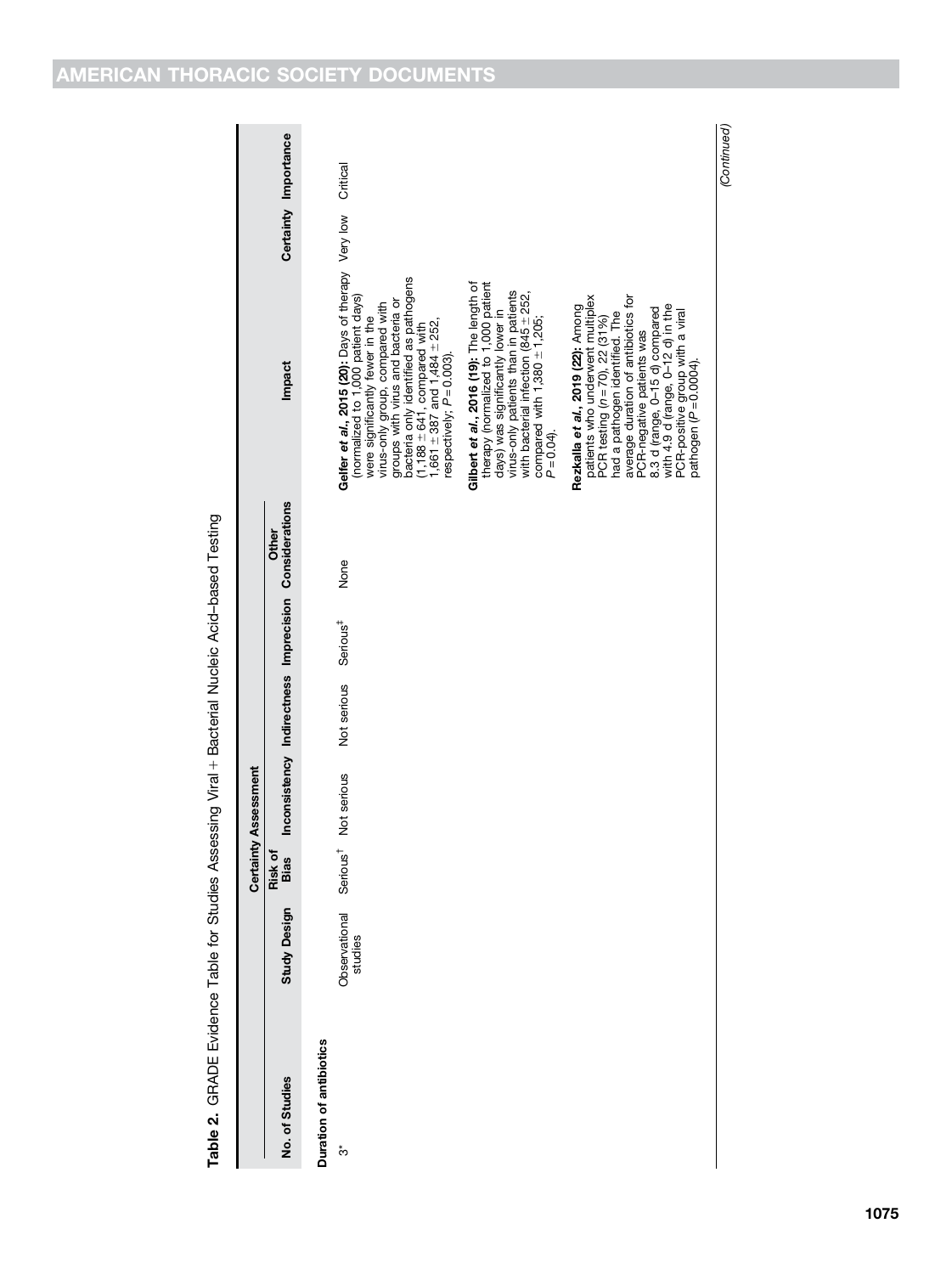| Table 2. (Continued)                                                                                                                                                                                                                                                                                 |                          |                        |                                        |             |                      |                         |                                                                                                                                                                                                                                                                                                                                                                                                                                                                                                                                                                                                                |          |                      |
|------------------------------------------------------------------------------------------------------------------------------------------------------------------------------------------------------------------------------------------------------------------------------------------------------|--------------------------|------------------------|----------------------------------------|-------------|----------------------|-------------------------|----------------------------------------------------------------------------------------------------------------------------------------------------------------------------------------------------------------------------------------------------------------------------------------------------------------------------------------------------------------------------------------------------------------------------------------------------------------------------------------------------------------------------------------------------------------------------------------------------------------|----------|----------------------|
|                                                                                                                                                                                                                                                                                                      |                          | Certainty              | Assessment                             |             |                      |                         |                                                                                                                                                                                                                                                                                                                                                                                                                                                                                                                                                                                                                |          |                      |
| No. of Studies                                                                                                                                                                                                                                                                                       | <b>Study Design</b>      | Risk of<br><b>Bias</b> | Inconsistency Indirectness Imprecision |             |                      | Considerations<br>Other | Impact                                                                                                                                                                                                                                                                                                                                                                                                                                                                                                                                                                                                         |          | Certainty Importance |
| Modification of antimicrobial<br>treatment                                                                                                                                                                                                                                                           |                          |                        |                                        |             |                      |                         |                                                                                                                                                                                                                                                                                                                                                                                                                                                                                                                                                                                                                |          |                      |
| $\frac{4}{3}$                                                                                                                                                                                                                                                                                        | Observational<br>studies | Serious <sup>  </sup>  | Not serious                            | Not serious | Serious <sup>1</sup> | None                    | antibiotics discontinued within 48 h of<br>PCR identified a virus only; in only four<br>Gelfer et al., 2015 (20): In 18 patients,<br>physician receipt of PCR results.<br>of these patients were empiric                                                                                                                                                                                                                                                                                                                                                                                                       | Very low | Critical             |
|                                                                                                                                                                                                                                                                                                      |                          |                        |                                        |             |                      |                         | within 48 h of test results occurred in 8<br>Gilbert et al., 2016 (19): In 25 patients,<br>discontinuation of empiric antibiotics<br>PCR identified a virus only;<br>of the 25 (32%) patients.                                                                                                                                                                                                                                                                                                                                                                                                                 |          |                      |
|                                                                                                                                                                                                                                                                                                      |                          |                        |                                        |             |                      |                         | identification using multiplex PCR led<br>to changes in antibiotic treatment in<br>Guillon et al., 2017 (21): Pathogen<br>22% of patients (ICU, $n = 63$ ;<br>pulmonary ward, n = 8).                                                                                                                                                                                                                                                                                                                                                                                                                          |          |                      |
|                                                                                                                                                                                                                                                                                                      |                          |                        |                                        |             |                      |                         | treatment by Hospital Day 3 (OR, 2.6;<br>95% Cl, 1.4-4.9) and an alteration of<br>1.6-6.0). There was not a significant<br>atypical coverage (OR, 3.1 95% CI,<br>atypical pathogens was associated<br>multivariable analyses, PCR for<br>with any alteration of antibiotic<br>Wittermans et al., 2019 (23): In<br>association between PCR for<br>respiratory viruses and these<br>outcomes                                                                                                                                                                                                                     |          |                      |
|                                                                                                                                                                                                                                                                                                      |                          |                        |                                        |             |                      |                         | viral + bacterial test result to having a negative viral + bacterial test result: Gelfer and colleagues (2015) (20), Gilbert and colleagues (2019), Guillon and colleagues (2017) (21), and Rezkalla<br>Definition of abbreviations: Cl = confidence interval; ED = emergency department; GRADE = Grading of Recommendations, Assessment, Development, and Evaluation; OR = odds ratio.<br>Study comparison groups: Studies that compare viral + bacterial testing with no viral + bacterial testing: Wittermans and colleagues (2019) (23). Studies that compare a positive                                   |          |                      |
| Results from Reference 22 are unadjusted.                                                                                                                                                                                                                                                            |                          |                        |                                        |             |                      |                         | <sup>t</sup> In References 19 and 20, patients were cluster randomized in 1-week blocks to undergo additional diagnostic testing with either a laboratory-generated respiratory pathogen PCR panel or<br>a commercial, faster, and broader multiplex PCR panel. Presented results are a comparison of groups based on pathogen, not based on intervention, and these results are unadjusted.<br>and colleagues (2019) (22).<br>*References 19 and 20 are cluster-randomized trials; however, results presented here are not a comparison of intervention versus control groups. Reference 22 is a cohort study |          |                      |
| a commercial, faster, and broader multiplex PCR panel. References 21 and 23 are cohort studies.<br>FReferences 19, 20, and 22 included few participants and few events.<br>References 19-21 included few participants and/or few events.<br>Results from References 21 and 23 are adjusted for no or |                          |                        | a minimal number of variables.         |             |                      |                         | <sup>Il</sup> ln References 19 and 20, patients were cluster randomized in 1-week blocks to undergo additional diagnostic testing with either a laboratory-generated respiratory pathogen PCR panel or<br>In References 19 and 20, patients were cluster randomized in 1-week blocks to undergo additional diagnostic testing with either a laboratory-generated respiratory pathogen PCR panel or<br>a commercial, faster, and broader multiplex PCR panel. Presented results are a comparison of groups based on pathogen, not based on intervention, and these results are unadjusted.                      |          |                      |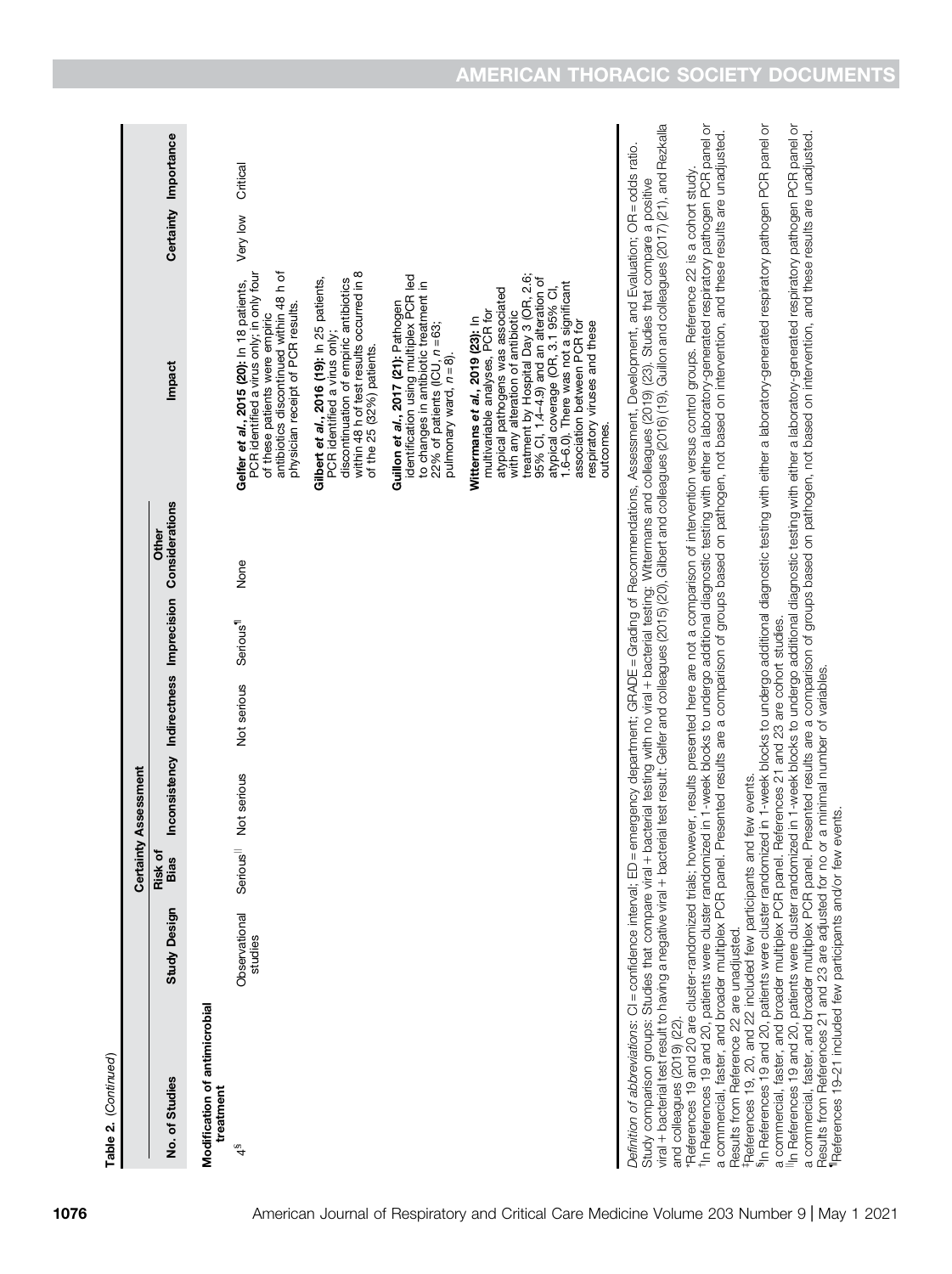Table 3. Narrative Summary of Studies Including Patients with a Variety of Respiratory Illnesses; Comparison Group: Positive PCR versus Negative PCR Viral Results

| <b>Author, Year</b><br>(Reference) | <b>Study Design</b>                                                                                                                                                                                                                                                                               | <b>Setting/Participants</b>                                                                                                                                                                        | <b>Key Results</b>                                                                                                                                                                                                                                                                                                                                                                                                                                                                                                                         |
|------------------------------------|---------------------------------------------------------------------------------------------------------------------------------------------------------------------------------------------------------------------------------------------------------------------------------------------------|----------------------------------------------------------------------------------------------------------------------------------------------------------------------------------------------------|--------------------------------------------------------------------------------------------------------------------------------------------------------------------------------------------------------------------------------------------------------------------------------------------------------------------------------------------------------------------------------------------------------------------------------------------------------------------------------------------------------------------------------------------|
| Kim et al., 2018 (38)              | Retrospective cohort study of<br>multiplex PCR testing for viral<br>pathogens, performed when<br>severe pneumonia did not respond<br>to empirical antibiotics, when<br>imaging revealed ground-glass<br>opacities suggestive of atypical<br>pathogens, or when patients were<br>immunocompromised | 515 adult patients admitted to the<br>medical ICU with severe<br>pneumonia, including CAP, HCAP,<br>or HAP; of 69 patients with positive<br>PCR results, 24 received<br>a diagnosis of CAP (34.8%) | Of the 515 patients who underwent<br>testing for viral pathogens, 69<br>(13.4%) had a positive result.<br>Detection of a viral pathogen led to<br>changes in the disease management<br>in 23 (33.3%) patients, including<br>addition of antiviral therapy in 12<br>patients and discontinuation of<br>antibiotics in 2 patients. Outcomes<br>for patients with management<br>changes were compared with those<br>without management changes, with<br>no significant difference seen in<br>hospital or ICU LOS or in-hospital<br>mortality. |
| Mayer et al.,<br>2017 (37)         | Retrospective cohort study of<br>patients in whom a multiplex<br>PCR for respiratory viruses was<br>performed                                                                                                                                                                                     | Pediatric ( $n = 72$ ) and adult ( $n = 182$ )<br>in- and outpatients with upper or<br>lower RTI; among adults, 35.7%<br>had a diagnosis of CAP                                                    | Excluding patients who received<br>antibiotics for other indications,<br>antibiotic treatment was stopped in<br>2 of 35 adults (5.7%) in whom a viral<br>pathogen was detected by using<br>PCR. In adults with a positive viral<br>PCR result, management was<br>judged to be correct in 34% (12 of<br>35) after PCR results became<br>available.                                                                                                                                                                                          |
| Yee et al., 2016 (36)              | Retrospective cohort study<br>comparing patients with a positive<br>multiplex viral PCR result to<br>patients with a negative test result                                                                                                                                                         | 186 adults in a hospital setting (either<br>ED or inpatient) with suspected ILI;<br>19.9% (37 of 186) of patients had<br>suspected pneumonia                                                       | Among hospitalized patients, empiric<br>oseltamivir was discontinued in<br>66.7% (10 of 15) of patients with<br>a negative viral test result and in<br>100% (4 of 4) of patients who tested<br>positive for a virus other than<br>influenza. Empiric antibiotics were<br>discontinued in 14.6% (6 of 41) of<br>patients with a negative viral PCR<br>result and in 26.3% (5 of 19) of<br>patients with a positive viral PCR<br>result.                                                                                                     |

Definition of abbreviations: CAP = community-acquired pneumonia; ED = emergency department; HAP = hospital-acquired pneumonia; HCAP = health care–associated pneumonia; ILI = influenza-like illness; LOS = length of stay; RTI = respiratory tract infection.

Lastly, the hospital length of stay does not differ significantly between hospitalized patients who undergo viral testing or have a positive viral test result and those who do not have tests performed or whose test results are negative (14, 17).

To supplement the evidence most directly informing our recommendations, we also provide a narrative summary of studies identified in our literature review that include patients with non-CAP respiratory illnesses, such as acute exacerbations of chronic obstructive pulmonary disease or bronchiectasis, in addition to patients with suspected or confirmed CAP; these studies are detailed in Tables 3–8. Although these findings are

indirect, as our population of interest is individuals with suspected CAP, they include important data about outpatient testing and the use of NAATs in critically ill and immunocompromised individuals  $(24-39)$ .

## Rationale for Suggestion to Not Routinely Perform Multiplex Testing for Noninfluenza Viruses in Patients with Suspected CAP

Limited evidence of altered antibiotic use with viral testing. Although the panel anticipated that changes in antibiotic use would be among the most substantial effects of testing, there is little current evidence

supporting the supposition that the use of nucleic acid–based testing of respiratory samples for viral pathogens other than influenza in patients with suspected or confirmed CAP impacts antibiotic management. In theory, identification of viruses without concomitant bacteria might prompt clinicians to withhold antibiotics for CAP. However, possibly because of time lags in obtaining results of the respiratory virus panel even with POC tests, no studies have found that these tests are associated with a significant decrease in the initiation of antibiotic therapy. Among patients hospitalized with CAP, over 95% received antibiotics, regardless of whether they were found to be respiratory virus panel positive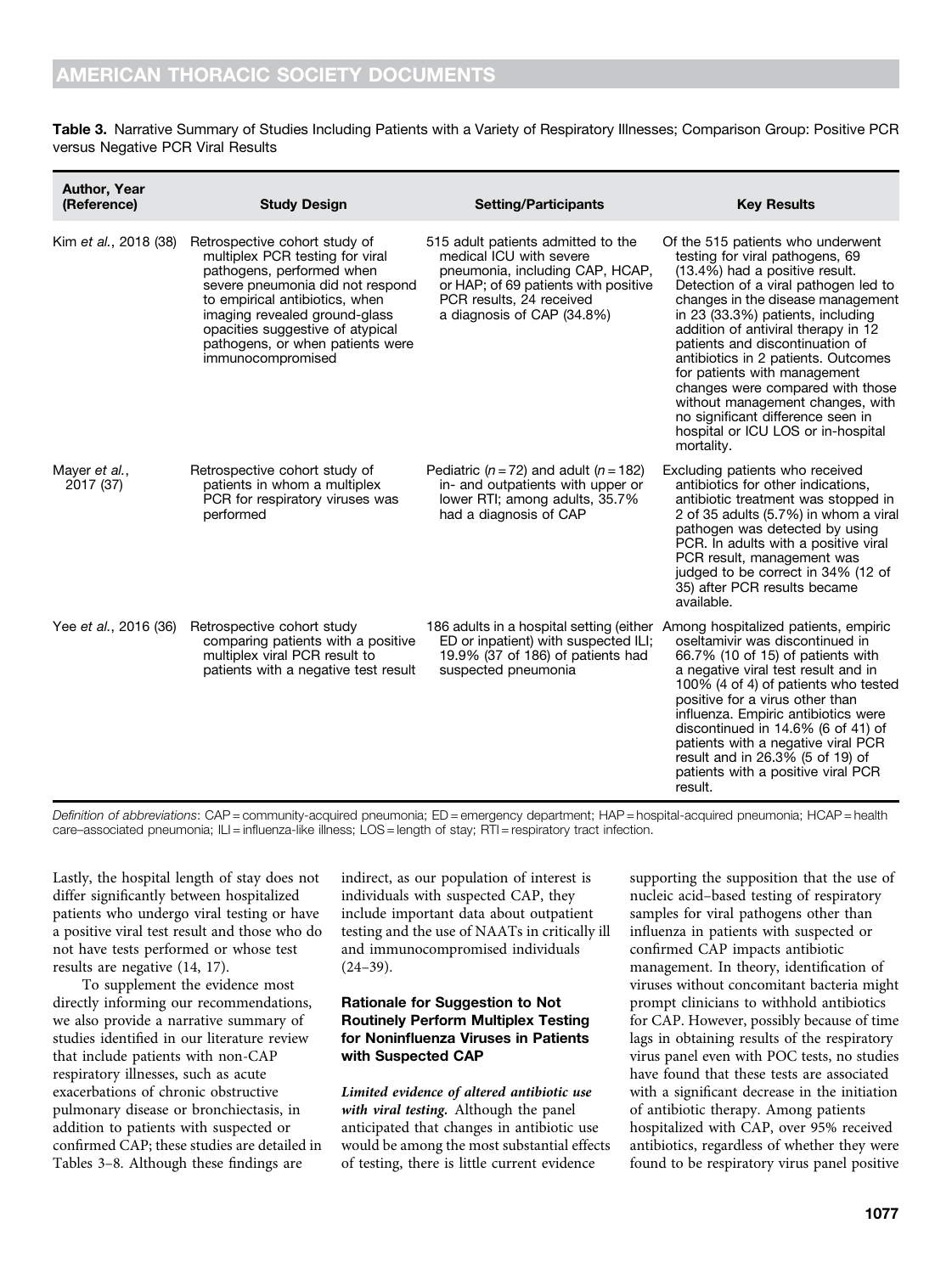Table 4. Narrative Summary of Studies Including Patients with a Variety of Respiratory Illnesses; Comparison Group: Routine PCR versus Rapid PCR Viral Testing

| <b>Author, Year</b><br>(Reference) | <b>Study Design</b>                                                                                             | <b>Setting/Participants</b>                                                                                                                                                                                                                                                                                                     | <b>Key Results</b>                                                                                                                                                                                                                                                                                                                                                                                                               |
|------------------------------------|-----------------------------------------------------------------------------------------------------------------|---------------------------------------------------------------------------------------------------------------------------------------------------------------------------------------------------------------------------------------------------------------------------------------------------------------------------------|----------------------------------------------------------------------------------------------------------------------------------------------------------------------------------------------------------------------------------------------------------------------------------------------------------------------------------------------------------------------------------------------------------------------------------|
| Vos et al., 2019 (39)              | Before-after study comparing an<br>in-house multiplex PCR to a rapid<br>multiplex PCR for 15 viral<br>pathogens | 419 immunocompromised adults<br>(135 before and 284 after) who<br>presented to the ED with suspicion<br>of having an RTI and underwent<br>PCR testing for viral pathogens; of<br>the entire cohort (including patients<br>who did not undergo testing),<br>43.2% (246 of 570) received<br>a "working diagnosis" of<br>pneumonia | Comparing outcomes before and after<br>implementation of a rapid multiplex<br>viral PCR, there were no significant<br>differences in empiric antibiotic use,<br>the duration of antibiotic use, or<br>hospital LOS. Admissions to<br>in-hospital isolation facilities were<br>reduced (adjusted OR, 0.35; 95% CI,<br>0.19–0.64), and there were fewer<br>prescriptions of oseltamivir (adjusted<br>OR, 0.25; 95% CI, 0.15-0.43). |

Definition of abbreviations: CI = confidence interval; ED = emergency department; LOS = length of stay; OR = odds ratio; RTI = respiratory tract infection.

or negative (17). Most of the literature addressing this issue focuses on the inpatient setting, so the panel extrapolates these reports to outpatients, in whom antibiotic use is presumed to be less prevalent.

Alternately, identification of respiratory viruses but not bacteria could support discontinuation of antibiotics. Yet in studies of patients with acute respiratory illness, only a minority have had antibiotics discontinued, despite the lack of identification of bacterial pathogens and positive respiratory virus panel NAAT results. The rate of antibiotics discontinuation has been reported to

range from 12.5% to 32% of viruspositive/bacteria-negative patients, even when accompanied by a low procalcitonin concentration (16, 19). One study reported that pathogen identification using multiplex PCR resulted in changes to antibiotic treatment in only 22% of the patients, who were mostly in the ICU (21). Although identification of influenza is clearly associated with modifications in antibiotic and antiviral management, significant differences in the discontinuation of antibiotics have not generally been observed between patients who had only noninfluenza respiratory viruses isolated and patients who had only bacterial or

mixed bacterial and viral infections (18). Other factors, such as clinician suspicion of pneumonia based on radiographic findings may be more important drivers of continuation of antibiotics than respiratory virus panel results (18).

Although results are mixed, several studies suggest that identification of respiratory viruses may be associated with a shorter duration of antibiotic therapy. Patients who were found to have only respiratory viruses, when compared with patients with bacterial or mixed pathogens, had fewer days of antibiotics (15, 19, 20) and were more likely to receive a single dose of antibiotics or receive antibiotics for

Table 5. Narrative Summary of Studies Including Patients with a Variety of Respiratory Illnesses; Comparison Group: Multiplex PCR versus No Multiplex PCR Viral Testing

| <b>Author, Year</b><br>(Reference) | <b>Study Design</b>                                                                      | <b>Setting/Participants</b>                                                                                                                                                                                                                                                                   | <b>Key Results</b>                                                                                                                                                                                                                                                                                                                                                                                                                                                                                                                                                      |
|------------------------------------|------------------------------------------------------------------------------------------|-----------------------------------------------------------------------------------------------------------------------------------------------------------------------------------------------------------------------------------------------------------------------------------------------|-------------------------------------------------------------------------------------------------------------------------------------------------------------------------------------------------------------------------------------------------------------------------------------------------------------------------------------------------------------------------------------------------------------------------------------------------------------------------------------------------------------------------------------------------------------------------|
| Rappo et al.,<br>2016 (27)         | Before-after study comparing<br>conventional diagnostics to rapid<br>multiplex viral PCR | 337 adults (198 before and 138 after) Among patients with who were<br>in the ED and inpatient setting who<br>tested positive for a respiratory<br>virus, no data regarding the<br>number with suspected<br>pneumonia; 45.9% (128 of 279)<br>had radiographic abnormalities on<br>chest images | positive for noninfluenza viruses,<br>there were no significant differences<br>in hospital LOS or the duration of<br>antimicrobial use when comparing<br>conventional testing with rapid<br>multiplex PCR. Compared with<br>patients with influenza diagnosed<br>with conventional testing, patients<br>with influenza diagnosed by using<br>rapid multiplex PCR had a shorter<br>hospital LOS $(-0.37; 95\% \text{ Cl}, -0.73)$<br>to $-0.018$ ; $P = 0.04$ ) and duration of<br>antimicrobial use $(-0.68; 95\% \text{ Cl.})$<br>$-1.29$ to $-0.060$ ; $P = 0.032$ ). |

Definition of abbreviations: CI = confidence interval; ED = emergency department; LOS = length of stay.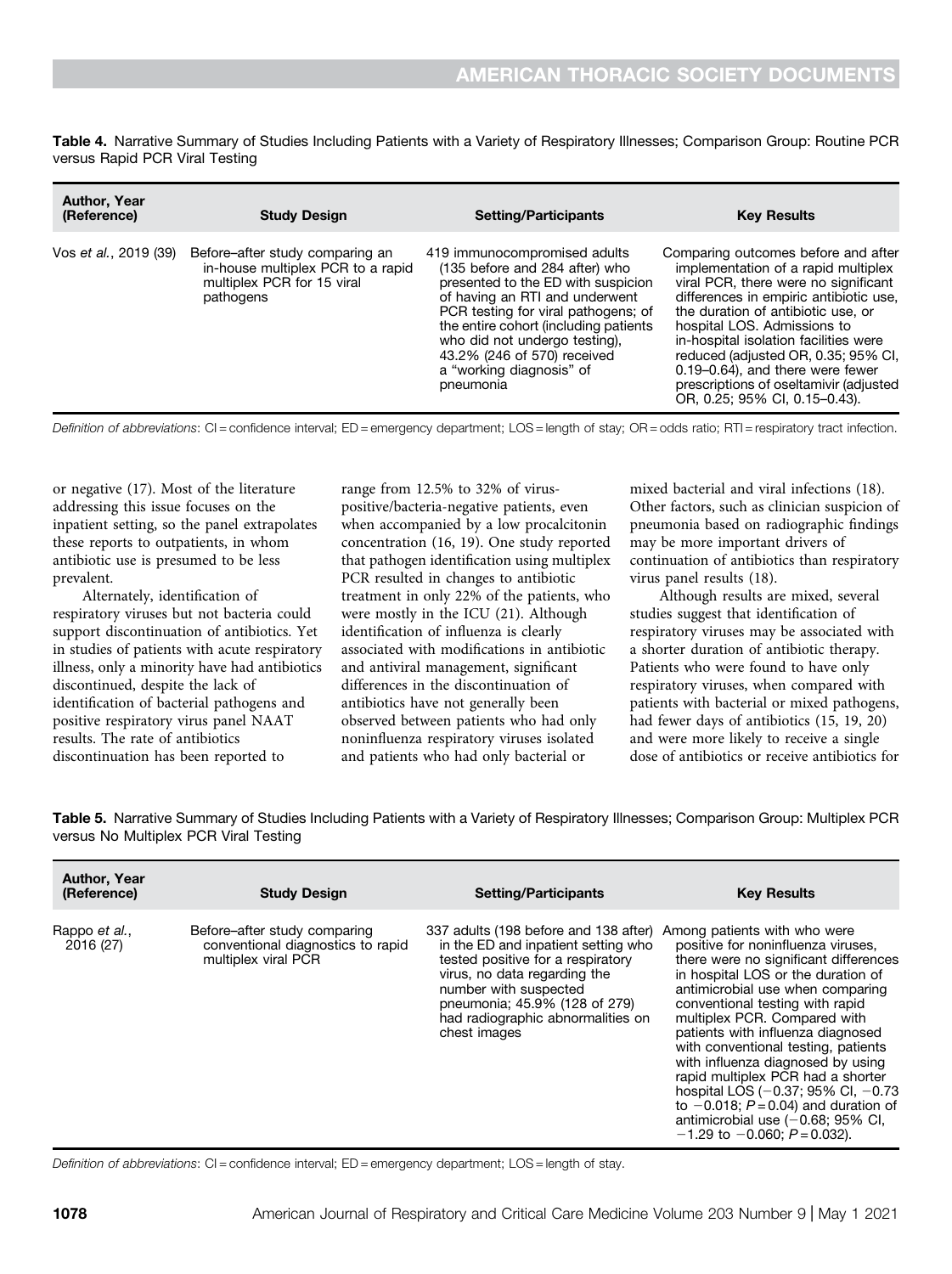Table 6. Narrative Summary of Studies Including Patients with a Variety of Respiratory Illnesses; Comparison: Positive PCR versus Negative PCR Viral  $+$  Bacterial Results

| <b>Author, Year</b><br>(Reference) | <b>Study Design</b>                                                                                                                                                                                                    | <b>Setting/Participants</b>                                                                                                                                                                                                               | <b>Key Results</b>                                                                                                                                                                                                                                                                                                                                                                                                                                                                                                                                                                                                                                                                                                                                                                                                                                           |
|------------------------------------|------------------------------------------------------------------------------------------------------------------------------------------------------------------------------------------------------------------------|-------------------------------------------------------------------------------------------------------------------------------------------------------------------------------------------------------------------------------------------|--------------------------------------------------------------------------------------------------------------------------------------------------------------------------------------------------------------------------------------------------------------------------------------------------------------------------------------------------------------------------------------------------------------------------------------------------------------------------------------------------------------------------------------------------------------------------------------------------------------------------------------------------------------------------------------------------------------------------------------------------------------------------------------------------------------------------------------------------------------|
| Busson et al.,<br>2019 (25)        | Prospective study in which all<br>participants were tested with<br>a multiplex PCR panel evaluating<br>14 viral and 3 bacterial targets                                                                                | 291 adults and children visiting the<br>ED during influenza season,<br>presenting with upper or lower<br>respiratory symptoms; 149 adults<br>$(\geq 15$ yr old), no data regarding the<br>number with suspected pneumonia                 | Analyses comparing hospitalization<br>status and prescription of antibiotics<br>showed no significant difference<br>between patients with a positive<br>PCR result and those with a negative<br>result. Among hospitalized adults,<br>the difference in the LOS between<br>those with a negative PCR result and<br>those with a positive result was 15.7<br>vs. 9.3 d ( $P = 0.056$ , adjusted for<br>age). Isolation practices for the 93<br>hospitalized adults, based on PCR<br>results, were as follows: 6 for whom<br>isolation was planned were not<br>isolated, 7 for whom isolation was<br>planned were isolated, and 34 for<br>whom isolation was not planned<br>were not isolated. For influenza-positive<br>adults, oseltamivir was given in 31<br>of 53 patients, and it was avoided in<br>86 of 97 patients who were negative<br>for influenza. |
| Green et al.,<br>2016 (24)         | Retrospective study of antimicrobial<br>prescriptions among outpatients<br>tested with a multiplex PCR panel<br>evaluating 14 viral and 3 bacterial<br>targets                                                         | 295 patients seen in an outpatient<br>setting (e.g., EDs, outpatient<br>clinics, or urgent care clinics) who<br>were not hospitalized after<br>evaluation; 9 of 295 (3.1%) had<br>a clinical syndrome consistent with<br>pneumonia        | Antimicrobial prescription rates<br>differed when comparing the three<br>following groups: positive for<br>influenza virus ( $n = 105$ ), positive for<br>a noninfluenza virus pathogen ( $n =$<br>109), and negative for all pathogens<br>tested ( $n = 81$ ); antibiotic prescription<br>rates were 29.5%, 48.6%, and<br>49.3%, respectively $(P = 0.005)$ ,<br>and oseltamivir prescription rates<br>were 81.0%, 5.5%, and 2.5%,<br>respectively ( $P < 0.001$ ). There was<br>no significant difference in antibiotic<br>prescription rates between<br>individuals who tested positive for<br>a noninfluenza virus and those who<br>tested negative $(48.6\%$ and $49.3\%$ ,<br>respectively; $P = 1.0$ ).                                                                                                                                               |
|                                    | Tang et al., 2018 (26) Retrospective study of the clinical<br>efficacy of multiplex PCR<br>evaluating atypical bacteria,<br>P. <i>jirovecii</i> , and 27 viruses from<br>samples obtained via flexible<br>bronchoscopy | 130 patients after allogeneic HSCT<br>who underwent bronchoscopy for<br>pulmonary infiltrates; of 77 cases<br>of infection, 54 were viral<br>pneumonia (CMV most common),<br>37 were fungal pneumonia, and 29<br>were bacterial pneumonia | 61% had a treatment modification<br>after bronchoscopy $(n = 79)$ : 73%<br>in the group with positive results<br>and 33% in those with negative<br>results ( $P = 0.000$ ). This included<br>modifications of antibiotic $(n = 15)$ ,<br>antifungal ( $n = 13$ ), and antiviral<br>$(n=36)$ medications, and the<br>addition of corticosteroids $(n = 15)$ .                                                                                                                                                                                                                                                                                                                                                                                                                                                                                                 |

Definition of abbreviations: CMV = cytomegalovirus; ED = emergency department; HSCT = hematopoietic stem cell transplant; LOS = length of stay; P. = Pneumocystis.

48 hours or fewer (14, 17). There is concern that these results may be more driven by patients with asthma and chronic obstructive pulmonary disease exacerbations after secondary analyses of the data (40). In a retrospective study of hospitalized patients with CAP, the average

duration of antibiotics was also shorter for the group with a viral pathogen detected by using NAATs than for those who did not have a viruses detected (4.9 vs. 8.3 d) (22). However, in other studies, detection of respiratory viruses by using NAATs was not associated with any significant

difference in antibiotic treatment or the median duration of therapy (17, 23).

Data on the influence of respiratory viral NAAT results used to inform antibiotic management in patients with CAP are limited by the number of studies and methodological concerns. Limitations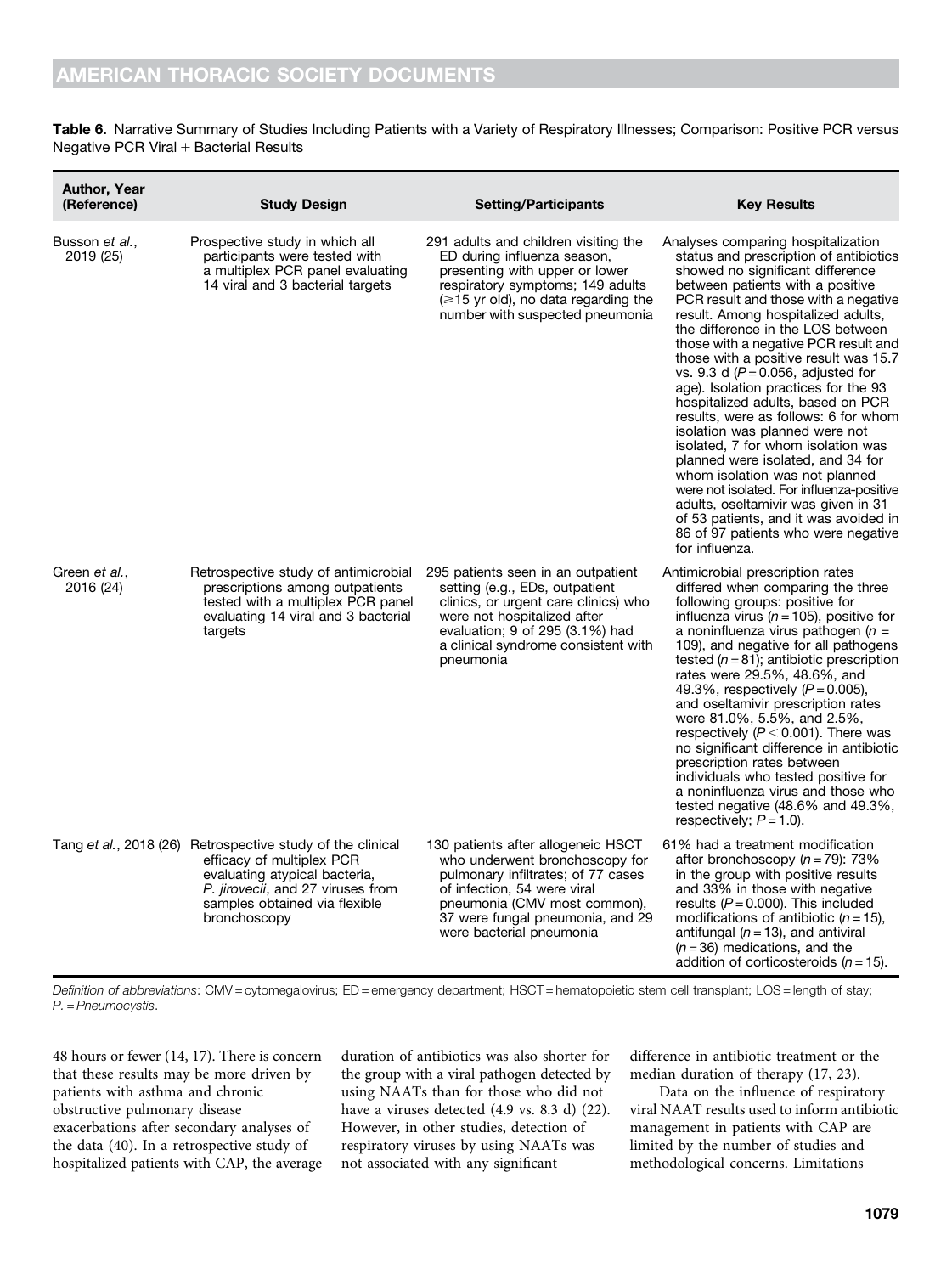Table 7. Narrative Summary of Studies Including Patients with a Variety of Respiratory Illnesses; Comparison: Routine PCR versus Rapid PCR Viral  $+$  Bacterial Testing

| <b>Author, Year</b><br>(Reference)   | <b>Study Design</b>                                                                                                                                                                                                                                                                                                                               | <b>Setting/Participants</b>                                                                                                                                                                                                          | <b>Key Results</b>                                                                                                                                                                                                                                                                                                                                                                                                                                                                                                                                                                                                                                                                                                                                                                           |
|--------------------------------------|---------------------------------------------------------------------------------------------------------------------------------------------------------------------------------------------------------------------------------------------------------------------------------------------------------------------------------------------------|--------------------------------------------------------------------------------------------------------------------------------------------------------------------------------------------------------------------------------------|----------------------------------------------------------------------------------------------------------------------------------------------------------------------------------------------------------------------------------------------------------------------------------------------------------------------------------------------------------------------------------------------------------------------------------------------------------------------------------------------------------------------------------------------------------------------------------------------------------------------------------------------------------------------------------------------------------------------------------------------------------------------------------------------|
| Andrews <i>et al.</i> ,<br>2017 (28) | Quasirandomized trial with patients<br>enrolled in the control arm on odd<br>days of the month and enrolled in<br>the intervention arm on even days<br>of the month; the control consisted<br>of in-house multiplex PCR for<br>viruses, and the intervention<br>consisted of a POC multiplex PCR<br>panel for 17 viral and 3 bacterial<br>targets | 545 patients, $\geq 16$ yr of age, seen in<br>both inpatient and outpatient<br>settings, with symptoms<br>suggestive of an URTI, ILI, or LRTI;<br>no data regarding number with<br>suspected pneumonia                               | There was no significant difference in<br>the hospital LOS between the<br>control and the intervention. The<br>median hospital LOS was 79.6 h<br>$(IQR, 41.9 to 188.9 h)$ in the control<br>arm and 98.6 h (IQR, 48.1 to 218.4 h)<br>in intervention arm. Comparing the<br>control arm with the intervention<br>arm, no significant difference was<br>detected in antibiotic use at any time<br>during the hospital stay after<br>enrollment or in duration of antibiotic<br>use. Among patients with influenza,<br>the time to the first dose of antiviral<br>therapy was shorter in the<br>intervention arm: median of 60.4 h in<br>the control arm (IQR, 22.7 to 85.2 h)<br>vs. median of 24 h in the intervention<br>arm (IQR, 11.6 to 33.0 h).                                          |
| Mercuro <i>et al.</i> ,<br>2018 (29) | Single-center, quasiexperimental<br>study evaluating antimicrobial use<br>after implementation of an<br>in-house multiplex PCR panel for<br>17 viral and 3 bacterial targets<br>coupled with an antimicrobial<br>stewardship audit                                                                                                                | 131 hospitalized, immunocompromised<br>patients were tested with<br>a respiratory viral panel (send-out<br>testing, $n = 51$ ; compared with<br>in-house testing, $n = 75$ ;<br>pneumonia was diagnosed in 80<br>$(61.1\%)$ patients | Compared with send-out testing, the<br>in-house multiplex panel did not<br>significantly alter antimicrobial<br>optimization interventions (30.7%<br>vs. 35.7%) but did reduce the time<br>to intervention from specimen<br>collection from 52.1 to 13.9 h<br>$(P < 0.001)$ . There was no significant<br>difference between these groups for<br>type of antimicrobial intervention<br>(deescalation, discontinuation, or<br>addition), hospital LOS, or empiric<br>antibiotic duration.                                                                                                                                                                                                                                                                                                     |
| Shengchen et al.,<br>2019 (30)       | Single-center, open-label<br>randomized trial with patients<br>randomized to POC testing with<br>a multiplex PCR panel for 17 viral<br>and 3 bacterial targets plus routine<br>PCR or to routine PCR for 10 viral<br>pathogens                                                                                                                    | 800 hospitalized patients (398 in the<br>intervention group and 402 in the<br>control group) with LRTI; 57% had<br>received a final diagnosis of<br>pneumonia                                                                        | No significant difference was observed<br>between the two groups regarding<br>the proportion of patients given i.v.<br>antibiotics (92.1% vs. 93.8%; 95%<br>CI, $-5.1\%$ to 2.0%; $P = 0.38$ ). The<br>median duration of i.v. antibiotic<br>treatment in the intervention group<br>was significantly shorter than that in<br>the control group $(7 \text{ vs. } 8 \text{ d}, 95\% \text{ Cl},$<br>$-2.1$ to $-0.8$ d; $P < 0.001$ ). More<br>patients in the intervention group<br>had antibiotic deescalation within<br>72 h (7.9% vs. 3.2%; 95% CI, 1.4%<br>to 8.0%; $P = 0.005$ ) than in the<br>control group. The median hospital<br>LOS was significantly shorter in the<br>intervention group than in the<br>control group (8 vs. 9 d; 95% CI,<br>$-1.6$ to $-0.4$ d; $P < 0.001$ ). |

Definition of abbreviations: CI = confidence interval; ILI = influenza-like illness; IQR = interquartile range; i.v. = intravenous; LOS = length of stay; LRTI = lower respiratory tract illness/infection; POC = point of care; URTI = upper respiratory tract infection.

include small sample sizes, retrospective study designs, challenges in implementation of respiratory virus panel testing and obtaining results in a rapid manner, communicating findings in a standardized

and consistent way to treating clinicians, inclusion of mixed populations of patients with acute respiratory illness not restricted to CAP, and a primary focus on elderly patients. As a result, the panel was unable to recommend the routine use of NAAT-based testing for noninfluenza viral pathogens in patients with suspected CAP in the outpatient or the inpatient setting because of very-low-quality evidence. Substantial work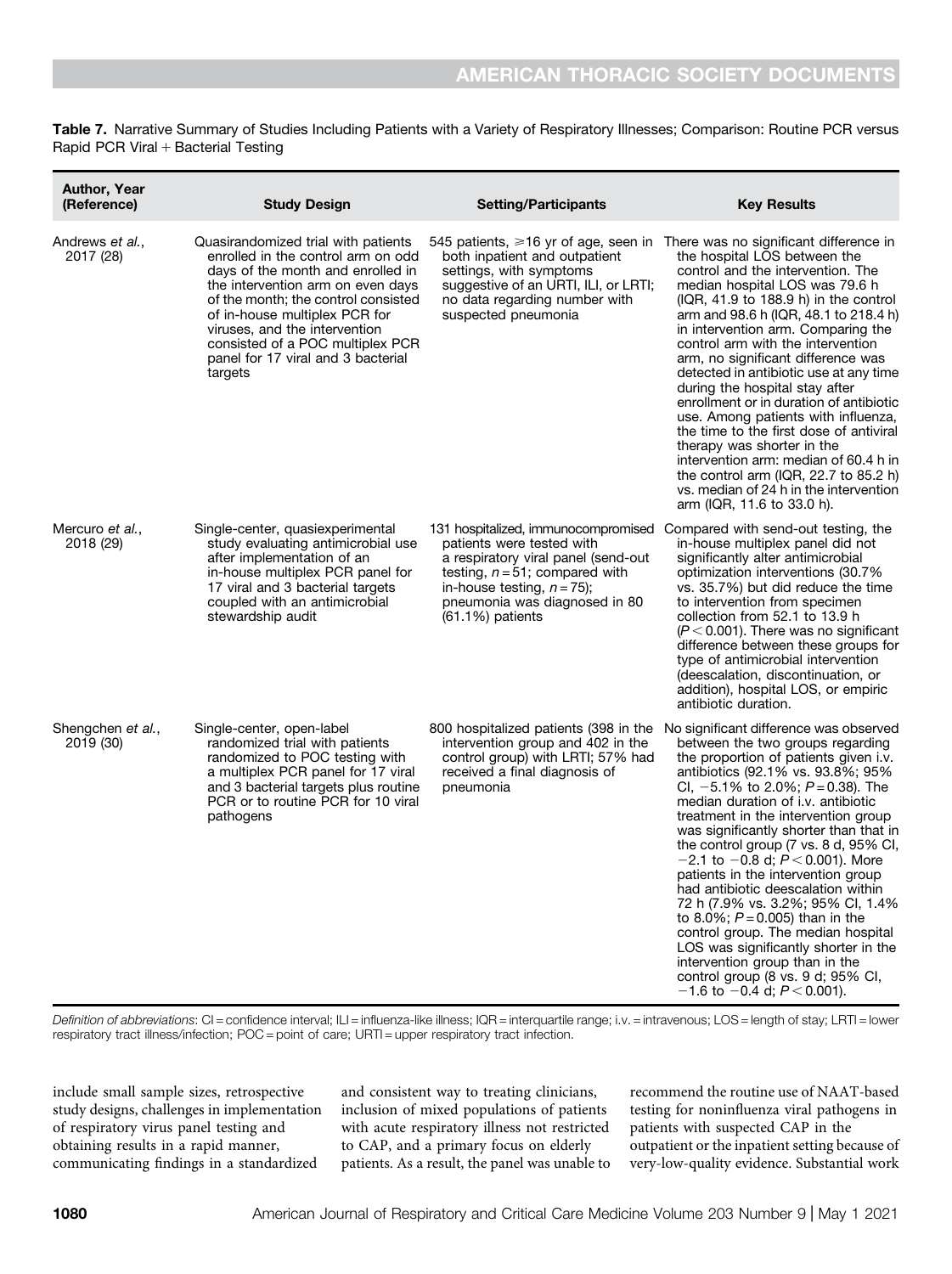Table 8. Narrative Summary of Studies Including Patients with a Variety of Respiratory Illnesses; Comparison: Multiplex PCR versus No Multiplex PCR Viral  $+$  Bacterial Testing

| <b>Author, Year</b><br>(Reference) | <b>Study Design</b>                                                                                                                                                                                                                                                        | <b>Setting/Participants</b>                                                                                                                                                                                                                                                                  | <b>Key Results</b>                                                                                                                                                                                                                                                                                                                                                                                                                                                                                                                                                  |
|------------------------------------|----------------------------------------------------------------------------------------------------------------------------------------------------------------------------------------------------------------------------------------------------------------------------|----------------------------------------------------------------------------------------------------------------------------------------------------------------------------------------------------------------------------------------------------------------------------------------------|---------------------------------------------------------------------------------------------------------------------------------------------------------------------------------------------------------------------------------------------------------------------------------------------------------------------------------------------------------------------------------------------------------------------------------------------------------------------------------------------------------------------------------------------------------------------|
| Branche et al.,<br>2015 (31)       | Open-label randomized<br>trial; patients randomized<br>1:1 to standard care or<br>procalcitonin-guided care in<br>combination with multiplex PCR<br>testing for viral and atypical<br>bacterial pathogens                                                                  | 300 inpatients with LRTI; 19% had<br>an admission diagnosis of<br>pneumonia                                                                                                                                                                                                                  | When comparing the intervention<br>group with the nonintervention<br>group, antibiotic use for $\leq 48$ h was<br>seen in 69 (46%) vs. 61 (41%)<br>patients ( $P = 0.42$ ), the number of<br>patients discharged receiving oral<br>antibiotics was 51 (35%) vs. 64<br>$(44%) (P = 0.09)$ , and the total<br>number of antibiotic days [median<br>(IQR)] was 3.0 (1.0–7.0) vs. 4.0<br>$(0.0-8.0)$ $(P = 0.71)$ .                                                                                                                                                     |
| Brittain-Long et al.,<br>2011 (32) | Multicenter randomized trial with<br>patients randomized to have the<br>treating physician receive results<br>of multiplex PCR analysis for viral<br>and bacterial pathogens either on<br>the day after inclusion (rapid<br>result) or 8 to 12 d later (delayed<br>result) | 406 adult outpatients with<br>a diagnosis of community-acquired<br>acute RTI; no data regarding the<br>number with suspected<br>pneumonia                                                                                                                                                    | In patients randomized to the<br>rapid-result group, 9 of 202 (4.5%)<br>patients received an antibiotic,<br>compared with 25 of 204 (12.3%) of<br>patients in the delayed-result group<br>$(P = 0.005)$ ; 335 of 406 (83%)<br>patients returned for an optional<br>follow-up visit or were available for<br>a telephone appointment. In total,<br>28 patients (13.9%) in the<br>rapid-result group and 35 patients<br>(17.2%) in the delayed-result group<br>received antibiotic treatment at<br>either the initial visit or the follow-up<br>visit $(P = 0.359)$ . |
| Dowson et al.,<br>2019 (33)        | Before-after design in which<br>nurse-initiated multiplex PCR<br>testing of respiratory specimens<br>was implemented as part of<br>evaluation of residents with<br>suspected RTI or in the setting of<br>possible ILI or outbreak                                          | 55 nursing home residents with<br>suspected RTI; before<br>intervention: 38.3% of recorded<br>episodes of infection met criteria<br>for pneumonia or LRTI; after<br>intervention: 31.7% met criteria for<br>pneumonia or LRTI; of those<br>identified for PCR testing, 26.4%<br>met criteria | Before the intervention vs. after the<br>intervention with antibiotic therapy,<br>the incidence rates of antibiotic<br>prescribing, with clustering of<br>antibiotic prescribing within nursing<br>homes taken into consideration,<br>was as follows: the IRR for antibiotic<br>days of therapy was 0.94<br>$(0.25-3.35)$ (P = 0.92), and the IRR<br>for antibiotic courses was 0.77<br>$(0.22 - 2.66)$ $(P = 0.67)$ .                                                                                                                                              |
| Echavarría et al.,<br>2018 (34)    | Randomized trial with patients<br>randomized to a multiplex PCR<br>panel for 17 viral and 3 bacterial<br>targets or testing for viral<br>pathogens via IFA                                                                                                                 | 432 patients (156 children and 276<br>adults) visiting the ED with signs<br>and symptoms of an acute LRTI;<br>22.5% of adults received<br>a diagnosis of pneumonia                                                                                                                           | Among adults, the decrease in<br>antibiotic prescriptions was more<br>common in the multiplex group than<br>in the IFA group in a multivariable<br>model (OR, 15.52; 95% CI, 1.99 to<br>120.8; $P = 0.009$ ). In unadjusted<br>analysis, a change from intention to<br>treat with oseltamivir to a final<br>decision not to treat occurred in<br>12% of influenza A/B-negative<br>adults tested by using multiplex<br>PCR vs. 9% of influenza<br>A/B-negative adults tested by using<br>IFA $(P = 0.042)$ .                                                         |

(Continued)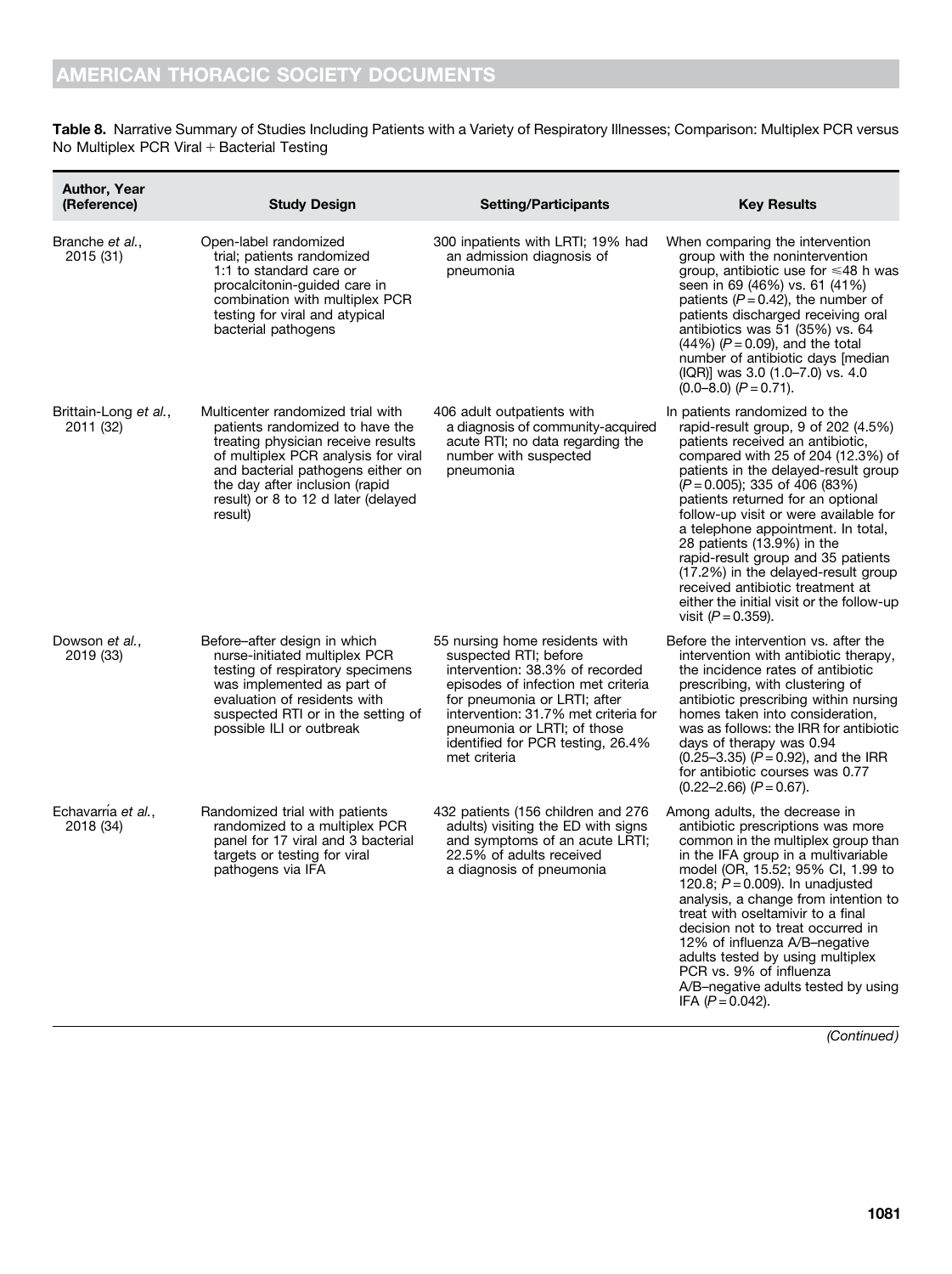#### Table 8. (Continued)

| <b>Author, Year</b><br>(Reference) | <b>Study Design</b>                                                                                                                                                                                                                                                                                                                                               | <b>Setting/Participants</b>                                                                                                                               | <b>Key Results</b>                                                                                                                                                                                                                                                                                                                                                                                                                                                                                                                                                                                                                                                           |
|------------------------------------|-------------------------------------------------------------------------------------------------------------------------------------------------------------------------------------------------------------------------------------------------------------------------------------------------------------------------------------------------------------------|-----------------------------------------------------------------------------------------------------------------------------------------------------------|------------------------------------------------------------------------------------------------------------------------------------------------------------------------------------------------------------------------------------------------------------------------------------------------------------------------------------------------------------------------------------------------------------------------------------------------------------------------------------------------------------------------------------------------------------------------------------------------------------------------------------------------------------------------------|
| Oosterheert et al.,<br>2005 (35)   | Multicenter randomized trial with<br>patients randomized to the<br>intervention group in which the<br>results of a multiplex PCR test for<br>viral and bacterial pathogens was<br>reported $\leq 48$ h after a sample<br>obtained or to the control group in<br>which PCR was performed but in<br>which results were not made<br>available to treating physicians | 107 hospitalized patients with LRTI<br>(55 randomized to the intervention<br>and 52 randomized to control);<br>51.4% received a diagnosis of<br>pneumonia | In the intervention group, antibiotic<br>treatment was modified in six<br>patients (11%). Compared with the<br>control group, the relative reduction<br>in the number of completed<br>antibiotic courses was 4% (95% CI,<br>$-1\%$ to 9%). There was no<br>significant difference in the duration<br>of antimicrobial treatment between<br>groups: median of 10 d (range, 1 to<br>46 d) in the intervention group and<br>median of 9 d (range, 1 to 31 d) in<br>the control group. The intervention<br>had no significant effect on hospital<br>LOS: median, 8 d (range, 1 to 24 d)<br>in the intervention group; median,<br>8 d (range, 1 to 19 d) in the control<br>group. |

Definition of abbreviations: CI = confidence interval; ED = emergency department; IFA = immunofluorescence assay; ILI = influenza-like illness; IQR = interquartile range; IRR = incidence rate ratio; LOS = length of stay; LRTI = lower respiratory tract illness/infection; OR = odds ratio; RTI = respiratory tract infection.

remains to be done to address this question. Future studies should consider implementation strategies that combine viral NAATs with measurements of biomarkers, such as procalcitonin, and antibiotic stewardship practices in an effort to have a meaningful impact on antibiotic management of CAP. The panel further recognizes that factors related to local test availability may impact adherence to the suggestion not to routinely test for noninfluenza viral pathogens while routinely performing guideline-compliant testing for influenza in patients with CAP. For instance, some hospitals may only offer influenza testing as part of a multiplex panel that also includes noninfluenza virus targets. In such cases, the panel offers no guidance regarding the composition of the multiplex assay and must defer to individual institutional judgment as to whether the avoidance of occasional unnecessary testing justifies the cost of purchasing influenzaonly tests.

Limited evidence of changes in other clinical outcomes. Although antibiotic use and hospital length of stay were identified as critically important outcomes, the panel also sought evidence to suggest that the use of such testing could impact other important clinical outcomes, such as mortality and hospital or ICU admission rates. No highquality data were identified to conclusively support an association between routine

testing for noninfluenza viruses and these outcomes. The panel did not identify evidence that routine use of nucleic acid–based testing for noninfluenza respiratory viruses improved the survival rate of patients with suspected CAP, nor did it demonstrably reduce hospitalization, the use of ICU services, or the time to clinical stability. The absence of data supporting such benefits may result from studies that largely focused on other questions and were thus underpowered to detect these effects. Nonetheless, the panel did not find that there was sufficient evidence of improvement in these patientcentered outcomes to recommend routine testing for viruses other than influenza in patients with suspected CAP.

## Rationale for Suggestion for Routine Testing in CAP in Certain Hospitalized **Patients**

Rationale for noninfluenza virus testing recommendation in hospitalized patients with severe CAP. Although there is little high-quality evidence to strongly support the use of molecular testing for noninfluenza respiratory virus testing in any setting, the panel identified certain situations in which the potential benefit of testing is perceived to be greater. The recommendation to routinely use nucleic acid–based testing of respiratory samples for viral pathogens

other than influenza in patients with severe CAP is based on increasing recognition that noninfluenza viruses cause severe CAP and the panel's assertion that detection of these viruses may have important impacts on patient management as well as hospital antiinfective practices. Highly sensitive and specific NAATs allow improved detection of respiratory viruses, enhancing our understanding of the epidemiology and ecology of severe CAP (1, 41–47). Noninfluenza viruses are detected in a substantial proportion of severe CAP cases and have been associated with important complications in hospitalized adults, including the increased need for mechanical ventilation, the increased need for prolonged intensive-care support, and increased mortality (48). In fact, some series indicate that noninfluenza respiratory viruses have been associated with greater inpatient mortality than influenza (49). Furthermore, noninfluenza viruses have been reported to cause more severe CAP than influenza in patients with advanced age, chronic respiratory diseases, malignancy, and/or immunosuppression (49).

The yield of NAATs for respiratory viruses in reported series of adults with severe CAP ranges between 9% and 41%, although these numbers are influenced by the inclusion of influenza virus in these data sets (1, 41–47). Mixed viral and bacterial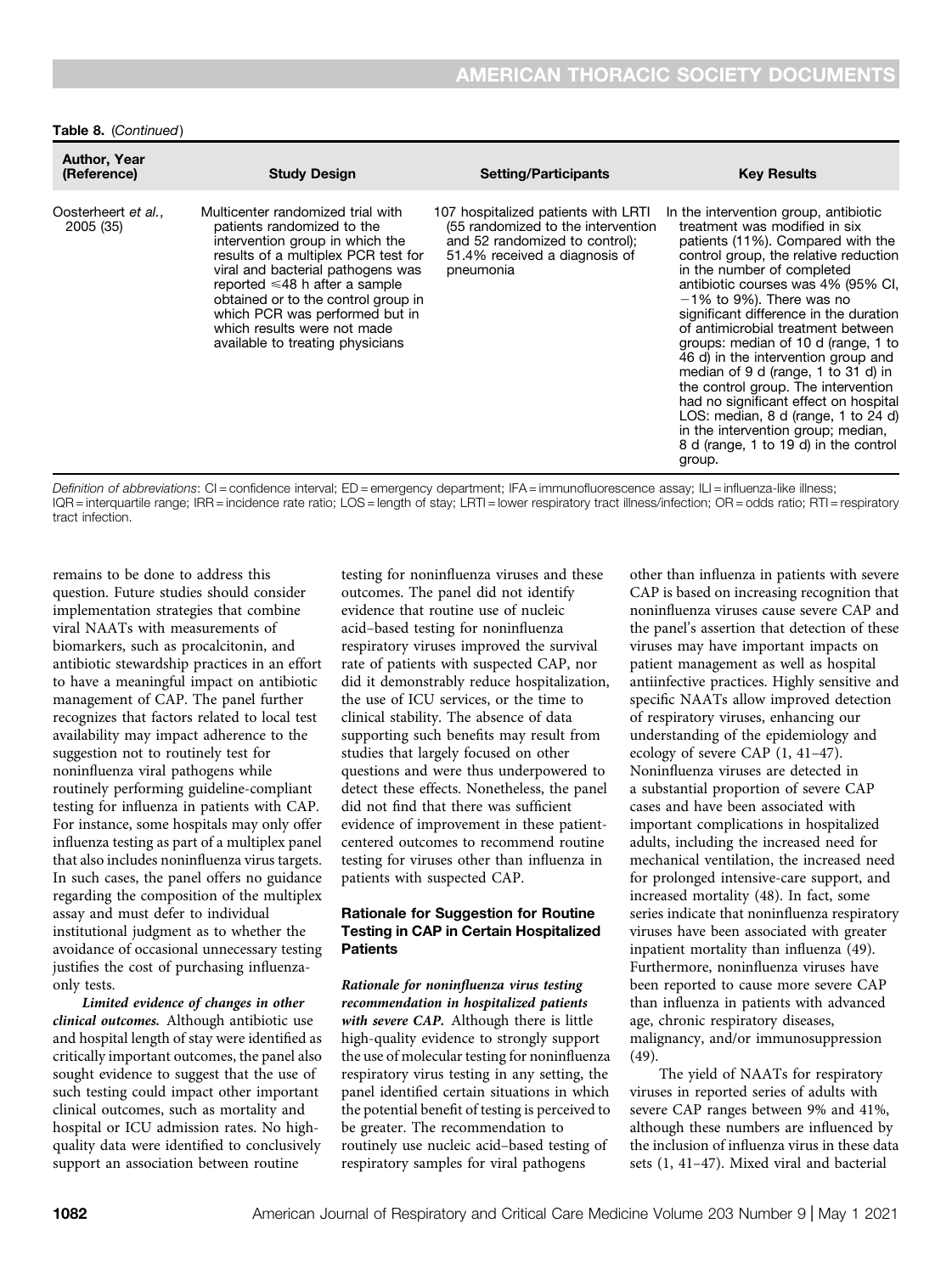infections are detected in about 12% of CAP cases, and rapid recognition of all contributing pathogens is critical for patients with severe CAP (41), for whom delays in appropriate antibiotic and antiviral selections can have serious consequences. The panel agreed that detection of noninfluenza viruses or mixed viral and bacterial infections in patients with severe CAP can promote appropriate antibiotic use and/or allow deescalation to prevent overuse of antimicrobial agents in the ICU, where antimicrobial use is significantly higher than in other settings (50). We explicitly support the stratification of patients on the basis of disease severity as outlined in the 2007 (and endorsed in the 2019) Infectious Diseases Society of America/ATS severe CAP criteria (Table 9) (2) rather than on the basis of hospital care setting or unit type, as this may vary among hospitals and practices.

Rationale for testing recommendation in hospitalized immunocompromised patients. Immunocompromised patients are at particularly high risk for death after

Table 9. 2007 Infectious Diseases Society of America/American Thoracic Society Criteria for Severe CAP

#### Validated definition includes either one major criterion or three or more minor criteria

#### Minor criteria

- Respiratory rate  $>$  30 breaths/min;
- Pa<sub>O∠</sub>/F<sub>lO<sub>2</sub> ratio < 250<br>Multilobar infiltrates</sub>
- Confusion/disorientation
- Uremia (blood urea nitrogen level
- $>$  20 mg/dl) • Leukopenia\* (white blood cell
- count  $<$  4,000 cells/ml) • Thrombocytopenia (platelet count  $<$  100,000/ml)
- Hypothermia (core
- temperature  $<$  36.8 $^{\circ}$ C)
- Hypotension requiring aggressive fluid resuscitation

#### Major criteria

- Septic shock with need for vasopressors
- Respiratory failure requiring mechanical ventilation

Definition of abbreviation: CAP = community-acquired pneumonia. The same criteria were used by the 2019 CAP

guideline (2).

\*Due to infection alone (i.e., not chemotherapy induced).

developing an infectious pneumonia syndrome (51). This population may include patients with inherited or acquired immune deficiency or drug-induced neutropenia, such as patients actively receiving cancer chemotherapy, patients with HIV infection and CD4 counts  $<$ 500 cells/mm<sup>3</sup>, and solid organ transplant or HSCT recipients.

Certain immunocompromised populations, such as HSCT recipients, have a high annual incidence of respiratory viral infections (52), and the rate of progression from upper respiratory viral infection to fatal pneumonia is markedly higher than that in nonimmunocompromised hosts (53). Similarly, lung transplant recipients are at high risk of progression from upper respiratory tract infection to severe pneumonia (54, 55). Even in symptomatic, immunocompromised patients, the yield of causative pathogens from BAL fluid using culture-based techniques for bacterial pathogens remains low (56, 57). Because of the risk of progression or death after respiratory viral infection in immunocompromised hosts, early detection of viral infection may be useful for clinicians providing treatment. Although prospective, randomized studies are needed to draw better conclusions, noninfluenza respiratory viruses such as RSV and adenovirus have enhanced pathogenic potential in immunocompromised patients, potentially warranting more invasive testing if initial upper respiratory tract testing results are negative.

Thus, the panel supports routine testing for noninfluenza respiratory viruses in the immunocompromised population. Such testing in these patients has the further potential to enhance our understanding of the viral epidemiology in a population that is susceptible to uncommon and unusual pathogens. However, this recommendation is made while recognizing that the utility of viral testing in this population may be limited by certain key observations. First, despite the use of cidofovir for the treatment of adenovirus (58) and oral or inhaled ribavirin for the treatment of RSV pneumonia (59), only antiinfluenza medications have FDA-approved indications in immunocompromised adults with respiratory viral infection (60). Second, prolonged periods of viral shedding in immunocompromised hosts may lead to overdiagnosis and overtreatment in cases in which viral inflammation is inactive or

minimal (61). Finally, in the absence of lower respiratory PCR panels that detect bacterial infection, clinicians may not be comfortable with stopping antibiotics after a negative bacterial culture from BAL fluid samples because of the low diagnostic yield (62). As in nonimmunocompromised patients, there is no current evidence demonstrating that viral respiratory PCR panels alter prescribing patterns of antimicrobial agents in immunocompromised hosts (29, 39). In light of these limitations, the consensus opinion of the committee was to recommend that nucleic acid–based testing of respiratory samples for viral pathogens other than influenza be considered in certain immunocompromised patients at high risk for death of respiratory viral infection, but the utility of this test will depend heavily on the development of novel effective antiviral therapies. It is further acknowledged that identifying viral pathogens in immunocompromised outpatients via nucleic acid–based testing may also provide important benefits, but the absence of even indirect evidence from that population limits the panel's capacity to suggest testing in that context.

# Additional Considerations

## Impact on Antiviral Agent Use

Respiratory viral pathogens other than influenza cause a significant burden of disease and lead to poor outcomes in high-risk patients. Although the standard of care for patients infected with these pathogens is generally limited to supportive management, some patients may be candidates for antiviral therapy or passive immunization with virus-specific immunoglobulins, supporting our recommendation for testing viral pathogens in high-risk patients.

For example, human RSV is a common cause of acute upper respiratory tract illness that often leads to more severe disease and hospitalization in older adults and in those with compromised immunity (63). Although there are no formal guidelines for therapy of RSV in adults, off-label use of aerosolized ribavirin has been used to treat RSV infections in HSCT or lung transplant recipients, on the basis of mainly observational data (52). Treatment with oral ribavirin, which is significantly less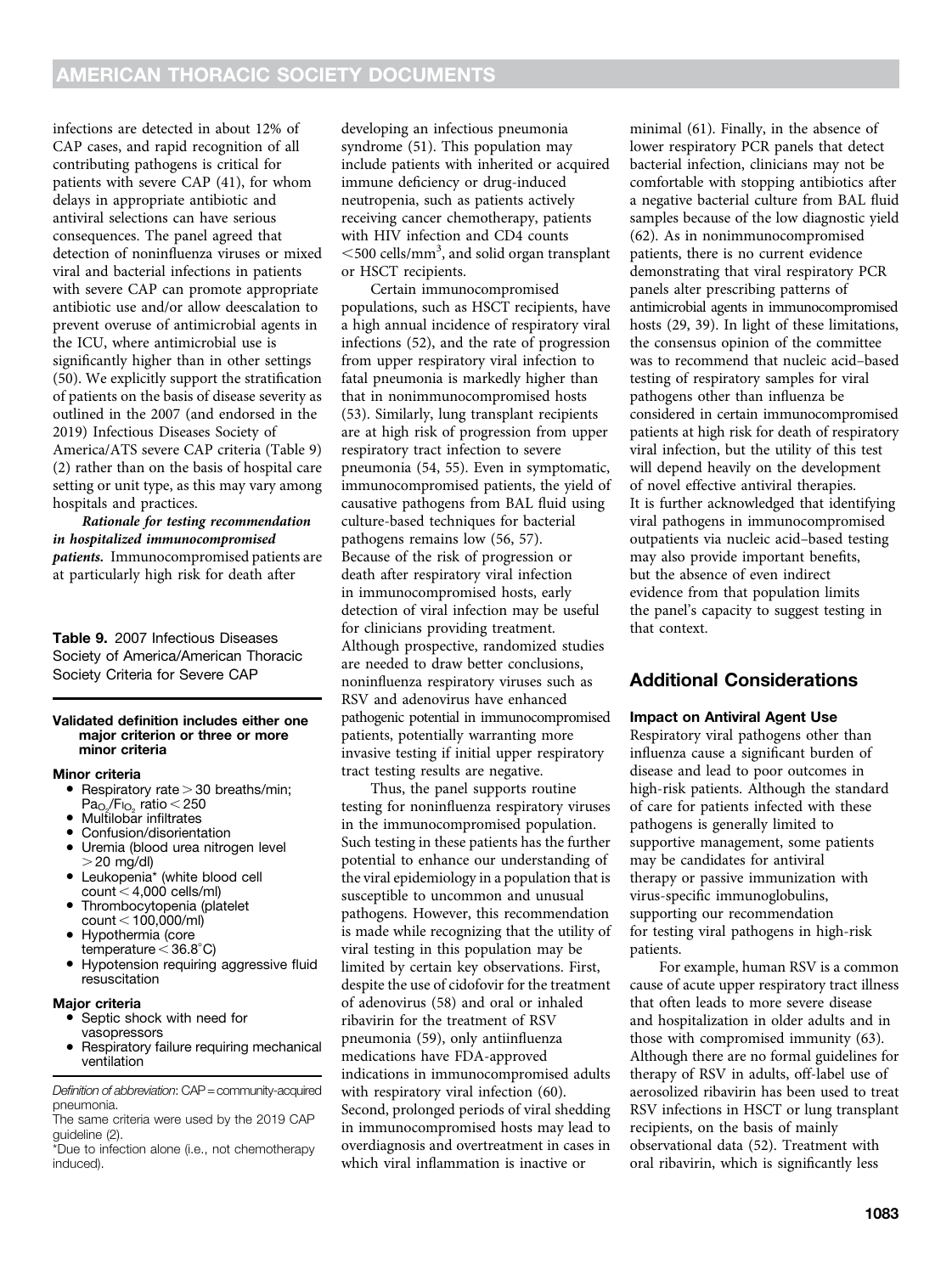expensive and easier to administer than the aerosolized compound, may be an effective alternative in reducing progression to lower respiratory tract infection and mortality (59). Several new antiviral agents (presatovir, ALS-008176, and RSV604), as well as monoclonal antibodies to prevent acquisition of RSV, are currently at different phases of preclinical or clinical development (64). Human adenoviruses (HAdVs) typically cause short-lived upper respiratory tract manifestations in adults, but some species have been associated with severe viral pneumonia in outbreak settings. Furthermore, HAdVs are capable of establishing latent infections with subsequent reactivation during periods of immune suppression, allowing development of pneumonia and disseminated disease (65). Clinical experience with antivirals is limited, but cidofovir has been used to treat severe HAdV disease on the basis of in vitro activity and observational data (66, 67); trials for the safety and efficacy of brincidofovir are underway (68).

Other respiratory viruses, such as human metapneumovirus, parainfluenza types 1–4, rhinovirus/enterovirus, or human coronaviruses, may also cause severe pneumonia in adult patients, although agents with activity against them are not clinically available (69, 70). In such cases, their detection may become more relevant as effective antivirals become available.

# Nonviral Target Pathogens

Although the focus of this guideline is testing for viral pathogens, the panel recognizes the clinical importance and diagnostic challenges related to detection of nonviral pathogens in CAP. Development and adoption of rapid molecular tests for nonviral pathogens may improve etiologic diagnosis and appropriate selection of antimicrobials (23). "Atypical" bacterial pathogens (e.g., Legionella spp, Mycoplasma pneumoniae, and Chlamydophila pneumoniae) are common causes of CAP (1, 71) with distinct antimicrobialsusceptibility profiles. In endemic regions and high-risk patients, rapid molecular testing of Mycobacterium tuberculosis likely improves diagnostic accuracy and informs infection prevention interventions (72). Specific fungal pathogens can be common causes of CAP in endemic regions (e.g., coccidiomycosis in the American

Southwest [73] and histoplasmosis and blastomycosis in the Mississippi and Ohio River valleys [74, 75]). Specific recommendations regarding their implementation are beyond the scope of the current document, but the panel notes that these organisms may also be detected by some NAAT arrays and thus recognizes that a potential further benefit may exist.

Role in infection control and outbreak management. Rapid nucleic acid–based tests for viral pathogens other than influenza could result in faster and more efficient infection-control measures in hospital settings through detection and prevention of nosocomial outbreaks. Alternately, when respiratory viral infections are suspected, rapid tests with a short turnaround time could provide economic benefit due to a reduced number of isolation days (39). A recent single-center study confirmed significant reductions in the mean number of days in isolation, mean number of days under contact precautions, and mean number of days under droplet precaution measures upon introduction of a rapid RT-PCR test for influenza (76). It is suspected that similar results might be observed for other respiratory viral infections, such as RSV.

Indeed, significant reductions in admissions to isolation facilities and the time of isolation have been described after implementation of a rapid PCR-based viral respiratory panel test targeting several respiratory viruses (39, 77). The impact on isolation use appears to relate mainly to the accelerated turnaround time for newly implemented POC test results. Thus, although it seems likely that nucleic acid–based tests for respiratory viruses other than influenza will improve infection control and outbreak measures while saving costs, studies confirming this in different healthcare settings are needed before such testing is recommended. Underscoring this potential, NAATs are the cornerstone of the CDC's U.S. SARS-CoV-2 Surveillance Plan, with NAAT data being used to characterize the spread of disease and inform pandemic management strategies. Furthermore, the U.S. FDA has issued emergency use authorizations for rapid nucleic acid amplification platforms on the basis of the expectation that reduced turnaround times will improve

patient care and better contain viral spread.

# Research Needs

The development of this document revealed a paucity of high-quality data related to the impact of diagnosing noninfluenza viral infections on patient outcomes in suspected CAP. This underscores the urgent need for prospective studies to determine the influence of nucleic acid–based viral diagnostics in the management of outpatient and inpatient CAP, including pragmatic and implementation studies. Studies are specifically needed to determine the clinical impact of these diagnostics on treatment decisions in patients with severe CAP and in those who are immunocompromised. Such studies may reveal the impact of turnaround time using NAAT technologies to diagnose viral pneumonias on important patient outcomes. Studies are also needed to better assess the impact of multiplex NAAT panel target composition. This can allow insight into the clinical benefit of differently sized panels, as well as into those that include pathogens that are often separately targeted (e.g., influenza viruses or SARS-CoV-2) or those that include nonviral pathogens (e.g., atypical bacteria).

Improved clinical identification of common respiratory viral pathogens may promote the development of novel therapies to manage and prevent these infections. Studies demonstrating efficacy of such viral agents could subsequently improve antimicrobial stewardship practices. Relatedly, health system–integrated clinical reminders after viral testing may further enhance NAAT impacts on antibiotic use patterns, although this also requires formal evaluation. Nucleic acid amplification testing has infection-control implications in the hospital setting, especially where patients with severe CAP are managed, and this should be formally investigated. Welldesigned pragmatic clinical trials will be instrumental in informing the use of NAATs for noninfluenza viral pathogens. The SARS-CoV-2 pandemic has highlighted the importance of molecular diagnostics in the diagnosis, management, and surveillance of viral respiratory infections. Studies to assess the impact of such testing on patient outcomes and pandemic management are ongoing.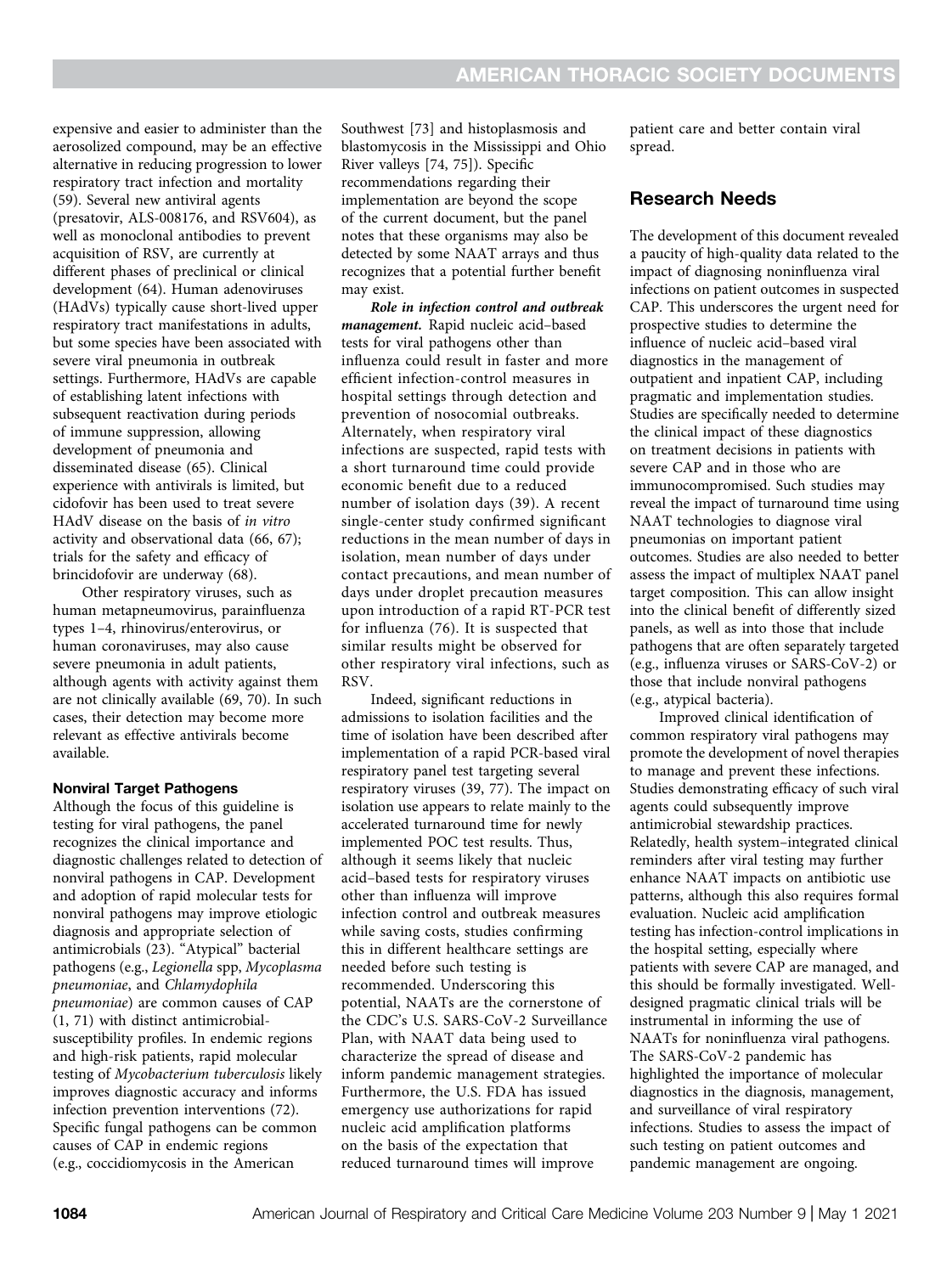# **Conclusions**

This guideline constitutes a rigorous PICOguided evaluation of relevant and available literature for scientific evidence regarding recommendations pertaining to the use of nucleic acid–based diagnostics testing for noninfluenza viral pathogens in CAP for the outpatient and inpatient setting. On the basis of GRADE criteria, the

quality of evidence on this topic was rated as being very low, with few studies assessing the effect of noninfluenza viral diagnoses on key patient-centered outcomes. The use of nucleic acid–based diagnostics for viral pathogens other than influenza only was not clearly associated with patterns of antibiotic use. The panel examined and discussed the role of nucleic acid–based viral

diagnostics for hospitalized patients and believed their use for the routine evaluation of suspected CAP should be considered only for patients with severe disease or those with immunocompromising conditions. Neither of the recommendations in this guideline is considered to be an appropriate target for a performance measure.  $\blacksquare$ 

This official clinical practice guideline was prepared by an ad hoc subcommittee of the ATS Assembly on Pulmonary Infection and Tuberculosis.

#### Members of the subcommittee are as follows:

CHARLES S. DELA CRUZ, M.D., PH.D.  $(Co{\text -}Chair)^1$ SCOTT E. EVANS, M.D. (Co-Chair)<sup>2</sup> MARWAN M. AZAR, M.D.<sup>3</sup>  $BIN$  CAO,  $M.D.<sup>4</sup>$ KRISTINA CROTHERS, M.D.<sup>5</sup> ROBERT P. DICKSON, M.D.<sup>6,7</sup> SUSANNE HEROLD, M.D., PH.D.<sup>8</sup> SEEMA JAIN, M.D.<sup>9</sup> ANN L. JENNERICH, M.D., M.S.<sup>10\*</sup> ANN MADHAVAN, M.S. L.I.S.<sup>11‡</sup> MARK L. METERSKY, M.D.<sup>12</sup> LAURA C. MYERS, M.D., M.P.H.<sup>13§</sup> EYAL OREN, Ph.D., M.S.<sup>14§</sup> MARCOS I. RESTREPO, M.D., M.SC., PH.D.<sup>15</sup> MAKEDA SEMRET, M.Sc., M.D.<sup>16,17</sup> AJAY SHESHADRI, M.D., M.S. C.I.<sup>2</sup> RICHARD G. WUNDERINK, M.D.<sup>18</sup> \*Lead methodologist.

‡ Medical librarian.

#### <sup>8</sup>ATS Guideline Methodology Fellow.

<sup>1</sup> Section of Pulmonary, Critical Care and Sleep Medicine, Department of Internal Medicine, and <sup>3</sup>Section of Infectious Diseases, Department of Medicine, Yale University, New Haven, Connecticut; <sup>2</sup>Department of Pulmonary Medicine, University of Texas MD Anderson Cancer Center, Houston, Texas; <sup>4</sup>Department of Pulmonary and Critical Care Medicine, China–Japan Friendship Hospital, Beijing, China; 5 Division of Pulmonary, Critical Care, and Sleep Medicine, Veterans Affairs Puget Sound Health Care System and University of Washington, Seattle, Washington; <sup>6</sup>Department of Medicine and <sup>7</sup>Department of Microbiology and Immunology, School of Medicine, University of Michigan, Ann Arbor, Michigan; <sup>8</sup>Department of Internal Medicine II, Section of Infectious Diseases, Universities of Giessen and Marburg Lung Center, Member of the German Center for Lung Research (DZL), Giessen, Germany; <sup>9</sup>California Department of Public Health, Richmond, California; <sup>10</sup>Harborview Medical Center, Division of Pulmonary, Critical Care and Sleep Medicine, Department of Medicine, University of Washington, Seattle, Washington; <sup>11</sup>Information Center, ECRI, Plymouth Meeting, Pennsylvania; 12Division of Pulmonary, Critical Care and Sleep Medicine, University of Connecticut, Farmington, Connecticut; <sup>13</sup>Division of Pulmonary/Critical Care Medicine, Massachusetts General Hospital, Boston,<br>Massachusetts; <sup>14</sup>Division of Epidemiology and Biostatistics, School of Public Health, San Diego State University, San Diego, California; 15Department of Medicine, Section of Pulmonary and Critical Care Medicine, South Texas Veterans Health Care System and University of Texas Health San Antonio, San

Antonio, Texas; <sup>16</sup>Division of Infectious Diseases, Department of Medicine, and Department of Medical Microbiology, McGill University Health Centre, Montreal,<br>Quebec, Canada; and <sup>18</sup>Pulmonary and Critical Care Division, Feinberg School of

Medicine, Northwestern University, Chicago, Illinois

Author Disclosures: S.E.E. had financial stake in, commercialized intellectual property with (PUL-042), and U.S. patent 8,883,174 with Pulmotect. B.C. served on an advisory committee for Roche; and received research support from BioMerieux, Cepheid, and Peking Union Medical College Foundation. A.L.J. received research support from The National Heart, Lung, and Blood Institute. M.L.M. served on an advisory committee for Arsanis, International Biophysics, Savara, Shionogi, and Zambon; served as a consultant for Arsanis, Dynamed, Insmed, International Biophysics, Savara, Shionogi, Zambon, and various law firms; served on a data safety and monitoring board for Lungpacer; served as a speaker for Prime Education; and received research support from Insmed, Multiclonal Therapeutics, and resTORbio. A.S. served as a consultant for PsiOxus Therapeutics. R.G.W. served on an advisory committee for Accelerate, bioMerieux, and Merck; served as a consultant for Accelerate Diagnostics, bioMerieux, GlaxoSmithKline, KBP Biosciences, La Jolla, Merck, Melinta, Microbiotix, Nabriva, Polyphor, ResTORBio, and Shionogi; served on a data and safety monitoring board for Vir Biotechnology and Pfizer; served as a speaker for bioMerieux and WebMD; and received research support from bioMerieux and Curetis. C.S.D.C., M.M.A., K.C., R.P.D., S.H., S.J., A.M., L.C.M., E.O., M.I.R., and M.S., reported no commercial or relevant noncommercial interests.

## References

- 1. Jain S, Self WH, Wunderink RG, Fakhran S, Balk R, Bramley AM, et al.; CDC EPIC Study Team. Community-acquired pneumonia requiring hospitalization among U.S. adults. N Engl J Med 2015; 373:415–427.
- 2. Metlay JP, Waterer GW, Long AC, Anzueto A, Brozek J, Crothers K, et al. Diagnosis and treatment of adults with community-acquired pneumonia: an official clinical practice guideline of the American Thoracic Society and Infectious Diseases Society of America. Am J Respir Crit Care Med 2019;200:e45–e67.
- 3. Schreier J, Feeney R, Keeling P. Diagnostics reform and harmonization of clinical laboratory testing. J Mol Diagn 2019;21:737–745.
- 4. Azar MM, Landry ML. Detection of influenza A and B viruses and respiratory syncytial virus by use of Clinical Laboratory Improvement Amendments of 1988 (CLIA)-waived point-of-care assays: a paradigm shift to molecular tests. J Clin Microbiol 2018;56:e00367-18.
- 5. Das S, Dunbar S, Tang YW. Laboratory diagnosis of respiratory tract infections in children - the state of the art. Front Microbiol 2018;9: 2478.
- 6. Lee N, Chan PK, Wong CK, Wong KT, Choi KW, Joynt GM, et al. Viral clearance and inflammatory response patterns in adults hospitalized for pandemic 2009 influenza A(H1N1) virus pneumonia. Antivir Ther 2011;16:237–247.
- 7. Yeh E, Luo RF, Dyner L, Hong DK, Banaei N, Baron EJ, et al. Preferential lower respiratory tract infection in swine-origin 2009 A(H1N1) influenza. Clin Infect Dis 2010;50:391–394.
- 8. Piralla A, Pariani E, Rovida F, Campanini G, Muzzi A, Emmi V, et al.; Severe Influenza A Task Force. Segregation of virulent influenza A(H1N1) variants in the lower respiratory tract of critically ill patients during the 2010-2011 seasonal epidemic. PLoS One 2011;6:e28332.
- 9. Bogoch II, Andrews JR, Zachary KC, Hohmann EL. Diagnosis of influenza from lower respiratory tract sampling after negative upper respiratory tract sampling. Virulence 2013;4:82–84.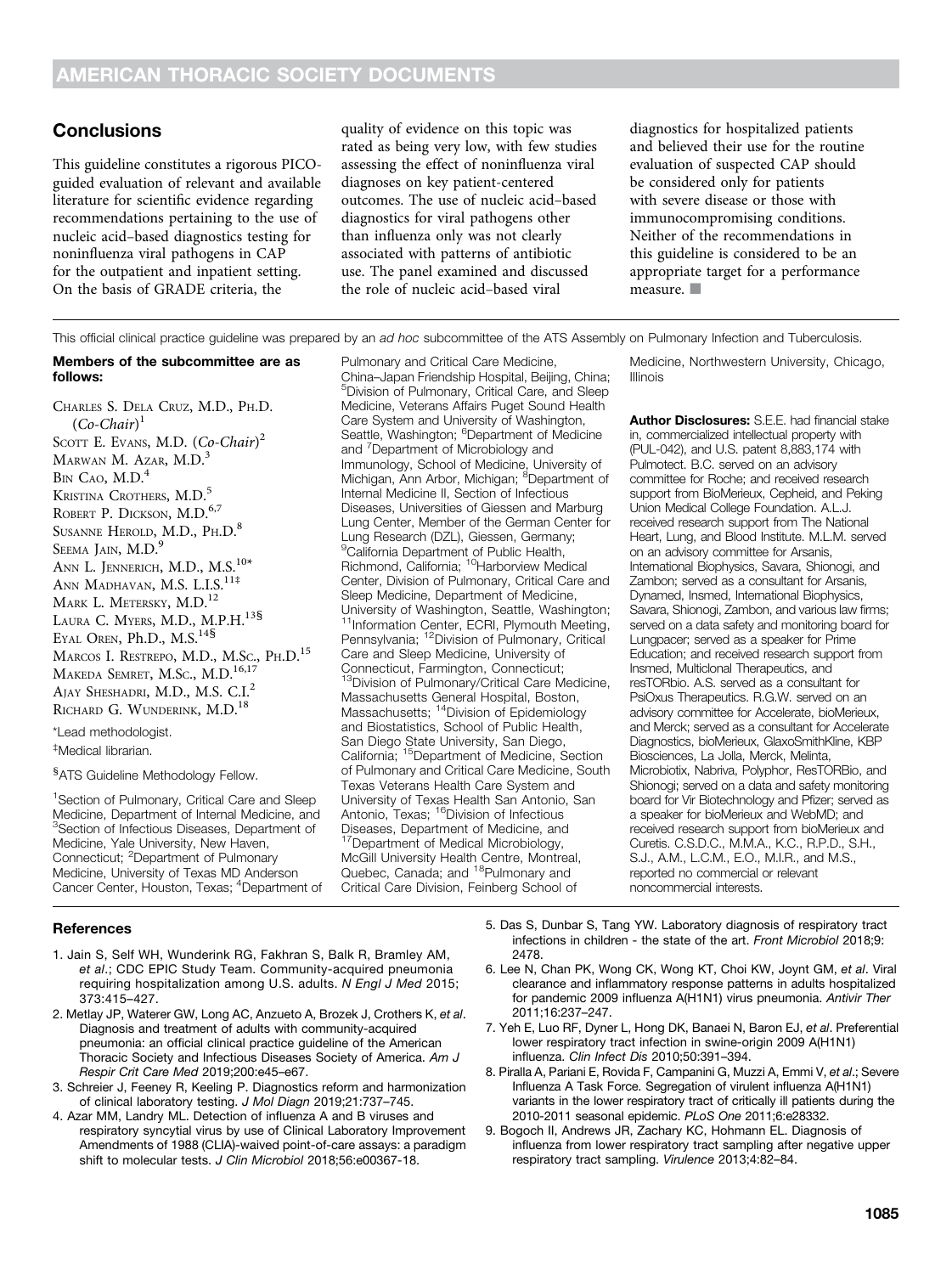- 10. Reddy KP, Kong CY, Hyle EP, Baggett TP, Huang M, Parker RA, et al. Lung cancer mortality associated with smoking and smoking cessation among people living with HIV in the United States. JAMA Intern Med 2017;177:1613–1621.
- 11. Wurzel DF, Marchant JM, Clark JE, Mackay IM, Wang CY, Sloots TP, et al. Respiratory virus detection in nasopharyngeal aspirate versus bronchoalveolar lavage is dependent on virus type in children with chronic respiratory symptoms. J Clin Virol 2013;58:683–688.
- 12. Englund JA, Piedra PA, Jewell A, Patel K, Baxter BB, Whimbey E. Rapid diagnosis of respiratory syncytial virus infections in immunocompromised adults. J Clin Microbiol 1996;34:1649–1653.
- 13. Boonyaratanakornkit J, Vivek M, Xie H, Pergam SA, Cheng GS, Mielcarek M, et al. Predictive value of respiratory viral detection in the upper respiratory tract for infection of the lower respiratory tract with hematopoietic stem cell transplantation. J Infect Dis 2020;221:379–388.
- 14. Brendish NJ, Malachira AK, Armstrong L, Houghton R, Aitken S, Nyimbili E, et al. Routine molecular point-of-care testing for respiratory viruses in adults presenting to hospital with acute respiratory illness (ResPOC): a pragmatic, open-label, randomised controlled trial. Lancet Respir Med 2017;5:401–411.
- 15. Afzal Z, Minard CG, Stager CE, Yu VL, Musher DM. Clinical diagnosis, viral PCR, and antibiotic utilization in community-acquired pneumonia. Am J Ther 2016;23:e766–e772.
- 16. Hernes SS, Hagen E, Quarsten H, Bjorvatn B, Bakke PS. No impact of early real-time PCR screening for respiratory viruses on length of stay and use of antibiotics in elderly patients hospitalized with symptoms of a respiratory tract infection in a single center in Norway. Eur J Clin Microbiol Infect Dis 2014;33:359–364.
- 17. Blatt SP, Yultyev A, Huang M, Friedstrom S, Steinbrunner J. Impact of respiratory virus molecular testing on antibiotic utilization in community-acquired pneumonia. Am J Infect Control 2017;45: 1396–1398.
- 18. Semret M, Schiller I, Jardin BA, Frenette C, Loo VG, Papenburg J, et al. Multiplex respiratory virus testing for antimicrobial stewardship: a prospective assessment of antimicrobial use and clinical outcomes among hospitalized adults. J Infect Dis 2017;216:936–944.
- 19. Gilbert D, Gelfer G, Wang L, Myers J, Bajema K, Johnston M, et al. The potential of molecular diagnostics and serum procalcitonin levels to change the antibiotic management of community-acquired pneumonia. Diagn Microbiol Infect Dis 2016;86:102–107.
- 20. Gelfer G, Leggett J, Myers J, Wang L, Gilbert DN. The clinical impact of the detection of potential etiologic pathogens of communityacquired pneumonia. Diagn Microbiol Infect Dis 2015;83:400–406.
- 21. Guillon A, Aymeric S, Gaudy-Graffin C, Sonke J, Deblonde MP, Capsec J, et al. Impact on the medical decision-making process of multiplex PCR assay for respiratory pathogens. Epidemiol Infect 2017;145: 2766–2769.
- 22. Rezkalla J, Hoover SE, Hsu J, Lamfers R. The impact of molecular testing for pathogens of community-acquired pneumonia on antibiotic utilization. S D Med 2019;72:63–66.
- 23. Wittermans E, Vestjens SMT, Bos WJW, Grutters JC, van de Garde EMW, Vlaminckx BJM. The extent of microbiological testing is associated with alteration of antibiotic therapy in adults with community-acquired pneumonia. Eur J Clin Microbiol Infect Dis 2019;38:1359–1366.
- 24. Green DA, Hitoaliaj L, Kotansky B, Campbell SM, Peaper DR. Clinical utility of on-demand multiplex respiratory pathogen testing among adult outpatients. J Clin Microbiol 2016;54:2950–2955.
- 25. Busson L, Bartiaux M, Brahim S, Konopnicki D, Dauby N, Gérard M, et al. Contribution of the FilmArray Respiratory Panel in the management of adult and pediatric patients attending the emergency room during 2015-2016 influenza epidemics: an interventional study. Int J Infect Dis 2019;83:32–39.
- 26. Tang FF, Zhao XS, Xu LP, Zhang XH, Chen YH, Mo XD, et al. Utility of flexible bronchoscopy with polymerase chain reaction in the diagnosis and management of pulmonary infiltrates in allogeneic HSCT patients. Clin Transplant 2018;32:e13146.
- 27. Rappo U, Schuetz AN, Jenkins SG, Calfee DP, Walsh TJ, Wells MT, et al. Impact of early detection of respiratory viruses by multiplex PCR assay on clinical outcomes in adult patients. J Clin Microbiol 2016;54:2096–2103.
- 28. Andrews D, Chetty Y, Cooper BS, Virk M, Glass SK, Letters A, et al. Multiplex PCR point of care testing versus routine, laboratory-based testing in the treatment of adults with respiratory tract infections: a quasi-randomised study assessing impact on length of stay and antimicrobial use. BMC Infect Dis 2017;17:671.
- 29. Mercuro NJ, Kenney RM, Samuel L, Tibbetts RJ, Alangaden GJ, Davis SL. Stewardship opportunities in viral pneumonia: why not the immunocompromised? Transpl Infect Dis 2018;20:e12854.
- 30. Shengchen D, Gu X, Fan G, Sun R, Wang Y, Yu D, et al. Evaluation of a molecular point-of-care testing for viral and atypical pathogens on intravenous antibiotic duration in hospitalized adults with lower respiratory tract infection: a randomized clinical trial. Clin Microbiol Infect 2019;25:1415–1421.
- 31. Branche AR, Walsh EE, Vargas R, Hulbert B, Formica MA, Baran A, et al. Serum procalcitonin measurement and viral testing to guide antibiotic use for respiratory infections in hospitalized adults: a randomized controlled trial. J Infect Dis 2015;212:1692–1700.
- 32. Brittain-Long R, Westin J, Olofsson S, Lindh M, Andersson LM. Access to a polymerase chain reaction assay method targeting 13 respiratory viruses can reduce antibiotics: a randomised, controlled trial. BMC Med 2011;9:44.
- 33. Dowson L, Marshall C, Buising K, Friedman ND, Kong DCM, Stuart RL. Optimizing treatment of respiratory tract infections in nursing homes: nurse-initiated polymerase chain reaction testing. Am J Infect Control 2019;47:911–915.
- 34. Echavarría M, Marcone DN, Querci M, Seoane A, Ypas M, Videla C, et al. Clinical impact of rapid molecular detection of respiratory pathogens in patients with acute respiratory infection. J Clin Virol 2018;108:90–95.
- 35. Oosterheert JJ, van Loon AM, Schuurman R, Hoepelman AI, Hak E, Thijsen S, et al. Impact of rapid detection of viral and atypical bacterial pathogens by real-time polymerase chain reaction for patients with lower respiratory tract infection. Clin Infect Dis 2005;41: 1438–1444.
- 36. Yee C, Suarthana E, Dendukuri N, Nicolau I, Semret M, Frenette C. Evaluating the impact of the multiplex respiratory virus panel polymerase chain reaction test on the clinical management of suspected respiratory viral infections in adult patients in a hospital setting. Am J Infect Control 2016;44:1396–1398.
- 37. Mayer LM, Kahlert C, Rassouli F, Vernazza P, Albrich WC. Impact of viral multiplex real-time PCR on management of respiratory tract infection: a retrospective cohort study. Pneumonia (Nathan) 2017;9:4.
- 38. Kim HJ, Choi SM, Lee J, Park YS, Lee CH, Yim JJ, et al. Respiratory virus of severe pneumonia in South Korea: prevalence and clinical implications. PLoS One 2018;13:e0198902.
- 39. Vos LM, Weehuizen JM, Hoepelman AIM, Kaasjager KHAH, Riezebos-Brilman A, Oosterheert JJ. More targeted use of oseltamivir and inhospital isolation facilities after implementation of a multifaceted strategy including a rapid molecular diagnostic panel for respiratory viruses in immunocompromised adult patients. J Clin Virol 2019;116: 11–17.
- 40. Brendish NJ, Mills S, Ewings S, Clark TW. Impact of point-of-care testing for respiratory viruses on antibiotic use in adults with exacerbation of airways disease. J Infect 2019;79:357–362.
- 41. Wu X, Wang Q, Wang M, Su X, Xing Z, Zhang W, et al. Incidence of respiratory viral infections detected by PCR and real-time PCR in adult patients with community-acquired pneumonia: a metaanalysis. Respiration 2015;89:343–352.
- 42. Choi SH, Hong SB, Ko GB, Lee Y, Park HJ, Park SY, et al. Viral infection in patients with severe pneumonia requiring intensive care unit admission. Am J Respir Crit Care Med 2012;186:325–332.
- 43. Radovanovic D, Sotgiu G, Jankovic M, Mahesh PA, Marcos PJ, Abdalla MI, et al.; GLIMP Study Group. An international perspective on hospitalized patients with viral community-acquired pneumonia. Eur J Intern Med 2019;60:54–70.
- 44. Cillóniz C, Ewig S, Ferrer M, Polverino E, Gabarrús A, Puig de la Bellacasa J, et al. Community-acquired polymicrobial pneumonia in the intensive care unit: aetiology and prognosis. Crit Care 2011;15:R209.
- 45. Shorr AF, Fisher K, Micek ST, Kollef MH. The burden of viruses in pneumonia associated with acute respiratory failure: an underappreciated issue. Chest 2018;154:84–90.